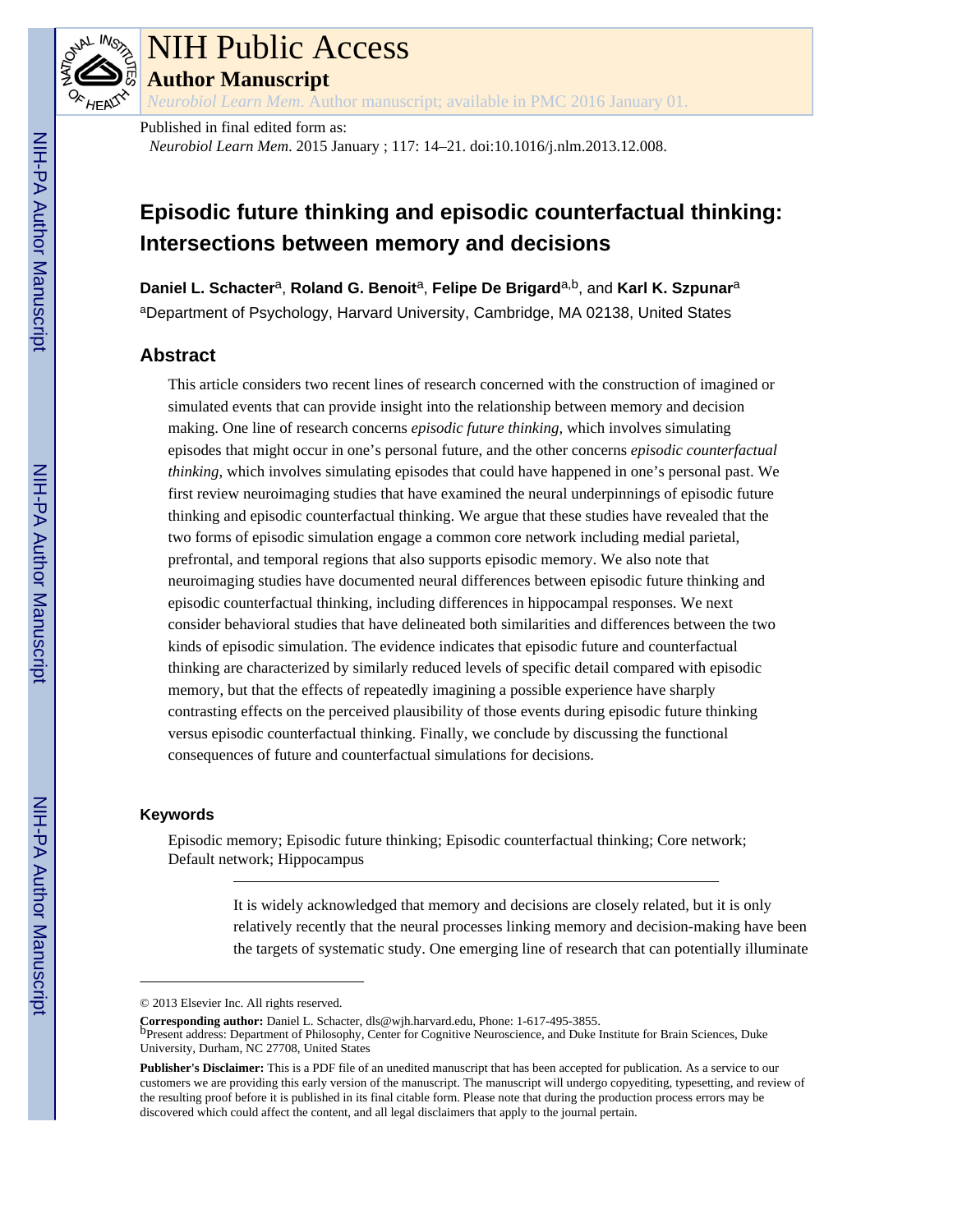the relationship between memory and decisions centers on the role of a particular kind of memory – episodic memory, or the recollection of specific happenings in one's personal past (Tulving, 1983, 2002) - in the construction of imagined or simulated events. This line of work has focused on the process of *episodic simulation* (Schacter, Addis, & Buckner, 2008), where one draws on elements of past experiences in order to envisage hypothetical scenarios that might occur in one's personal future or might have occurred in one's personal past. In line with this general characterization, we can distinguish between two major kinds of episodic simulation: *episodic future thinking* and *episodic counterfactual thinking*. Episodic future thinking involves the construction of possible future personal episodes or scenarios (Atance & O'Neil, 2001; Szpunar, 2010), whereas episodic counterfactual thinking involves simulating alternative versions or outcomes of past personal episodes that could have happened but did not occur (De Brigard & Giovanello, 2012; see Table 1 for definitions of these and other key terms). During the past few years, there has been an explosion of research concerning episodic future thinking, motivated to a large extent by the observation that a common core brain network is involved in both episodic memory and episodic future thinking (for a recent review, see Schacter, Addis, Hassabis, Martin, Spreng, & Szpunar, 2012). Though there has been less research concerning episodic counterfactual thinking, several recent papers have explored aspects of the phenomenon and its relationship to episodic memory (e.g., De Brigard & Giovanello, 2012; De Brigard, Addis, Ford, Schacter, & Giovenello, 2013; De Brigard, Szpunar, & Schacter, 2013; Gerlach, Dornblaser, & Schacter, 2013; Van Hoeck, Ma, Ampe, Baetens, Vandekerchove, & Van Overwalle, 2013).

It is important to note that episodic future and episodic counterfactual thinking appear to be distinct from general future and counterfactual thinking, whereby the contents of the mental simulations involve only impersonal and non-autobiographical events. Hypothetical reasoning— of which future and counterfactual thinking are subclasses—has been an active area of research in social psychology and behavioral economics for the last few decades. However, much of that research, if not all, has been conducted using vignettes depicting hypothetical scenarios with little to no autobiographical relevance to the experimental subject (e.g., Roese and Olson, 1995), Although it is typically assumed that the results obtained in these studies also apply to personally relevant future and counterfactual simulations, recent studies raise questions about the extent to which the results from studies using impersonal and non-autobiographical vignettes are applicable to the process of future and counterfactual simulations about one's own personal life. In the case of counterfactual thinking, for instance, recent studies have shown that some effects that were found when participants had to think about alternative outcomes to impersonal and non-autobiographical events described in vignettes do not hold when participants have to think about alternative ways in which their own past personal events could have occurred (Girotto, Ferrante, Pighin, & Gonzalez, 2007; Pighin, Byrne, Ferrante, Gonzalez, & Girotto, 2011).

The extent to which episodic future and episodic counterfactual thinking share cognitive processes is still an open question. Nonetheless, we believe there is now enough evidence to hypothesize that episodic versions of these kinds of hypothetical simulations constitute a psychological phenomenon distinguishable from their more generic counterparts, and that both depend extensively on episodic memory. The main purpose of the present article is to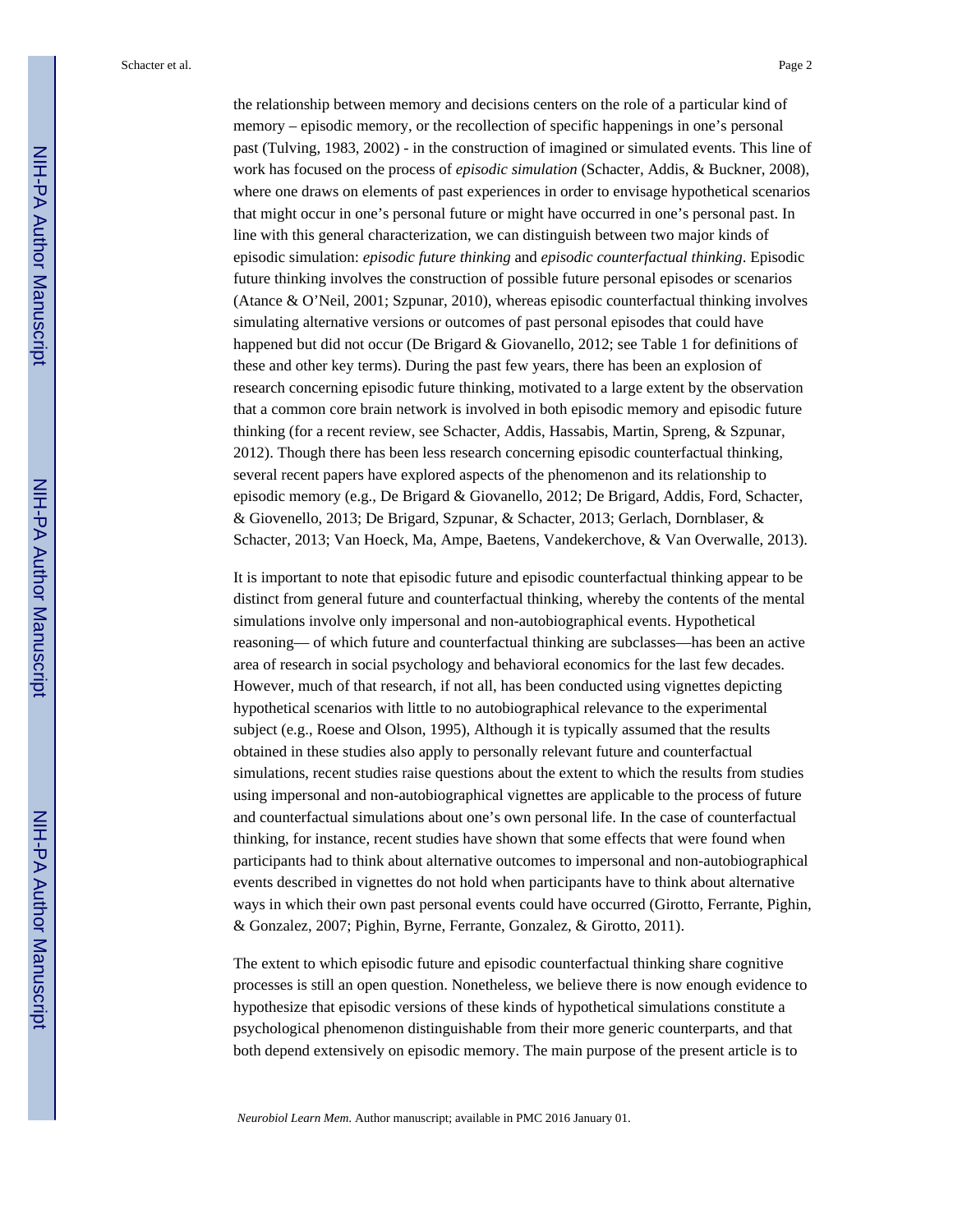discuss the relationship between episodic future thinking and episodic counterfactual thinking. Specifically, we will focus on two broad domains in which there has been experimental research on both forms of episodic simulation. First, we will consider neuroimaging studies of episodic future thinking and episodic counterfactual thinking with a view toward assessing the extent to which they engage the same or different brain regions and networks, and what role particular brain regions might play in each type of simulation. Second, we will consider behavioral studies that have delineated cognitive properties of each kind of episodic simulation, discussing specifically phenomenological properties of simulations, the effect of simulations on memory accuracy, and the effects of repetition on the subjective plausibility of simulations. We will conclude by considering the functional consequences of episodic future thinking and episodic counterfactual thinking for decision making and related processes. We also note two points about what the present article does not cover. First, in line with the foregoing comments concerning the distinction between episodic future and episodic counterfactual thinking on the one hand and their more general counterparts on the other, we do not attempt in this brief article to cover the vast literature on hypothetical reasoning and non-episodic forms of counterfactual and future thinking. Second, we do not provide a general review of findings and perspectives concerning the now-substantial literature on episodic future thinking because several other recent reviews

### **Neuroimaging studies of episodic future thinking and episodic counterfactual thinking**

2010).

The first neuroimaging study of episodic future thinking was reported by Okuda et al. (2003). Participants were scanned (using PET) while talking about either the near past or future (i.e., the last or next few days) or the distant past or future (i.e., the last or next few years). Okuda et al. (2003) reported similar activity during past and future conditions in several prefrontal regions, as well as in the medial temporal lobe, including right hippocampus and bilateral parahippocampal gyrus. While the past/future overlap observed in this study was striking, given the rather open-ended instructions to talk about the past or future, it was not clear whether or to what extent participants were engaged specifcally in episodic remembering or episodic future thinking – i.e., recollecting or simulating specific events – as opposed to retrieving general or semantic information about the past or future.

have done so (cf., Addis & Schacter, 2012; Klein, 2013; Schacter et al., 2012; Szpunar,

However, subsequent neuroimaging studies using more constrained and controlled behavioral paradigms focusing on specific personal events have shown similar kinds of neural overlap between episodic memory and episodic future thinking. For example, Addis, Wong, and Schacter (2007) provided participants with word cues and instructed them to remember or imagine specific personal events from particular time periods in the past or future. The past and future tasks were divided into an initial construction phase during which participants generated a past or future event in response to the word cue and pressed a button when they had an event in mind, and an elaboration phase during which participants generated as much detail as possible about the event. Relative to non-episodic control conditions, Addis et al. (2007) reported extensive neural overlap during the past and future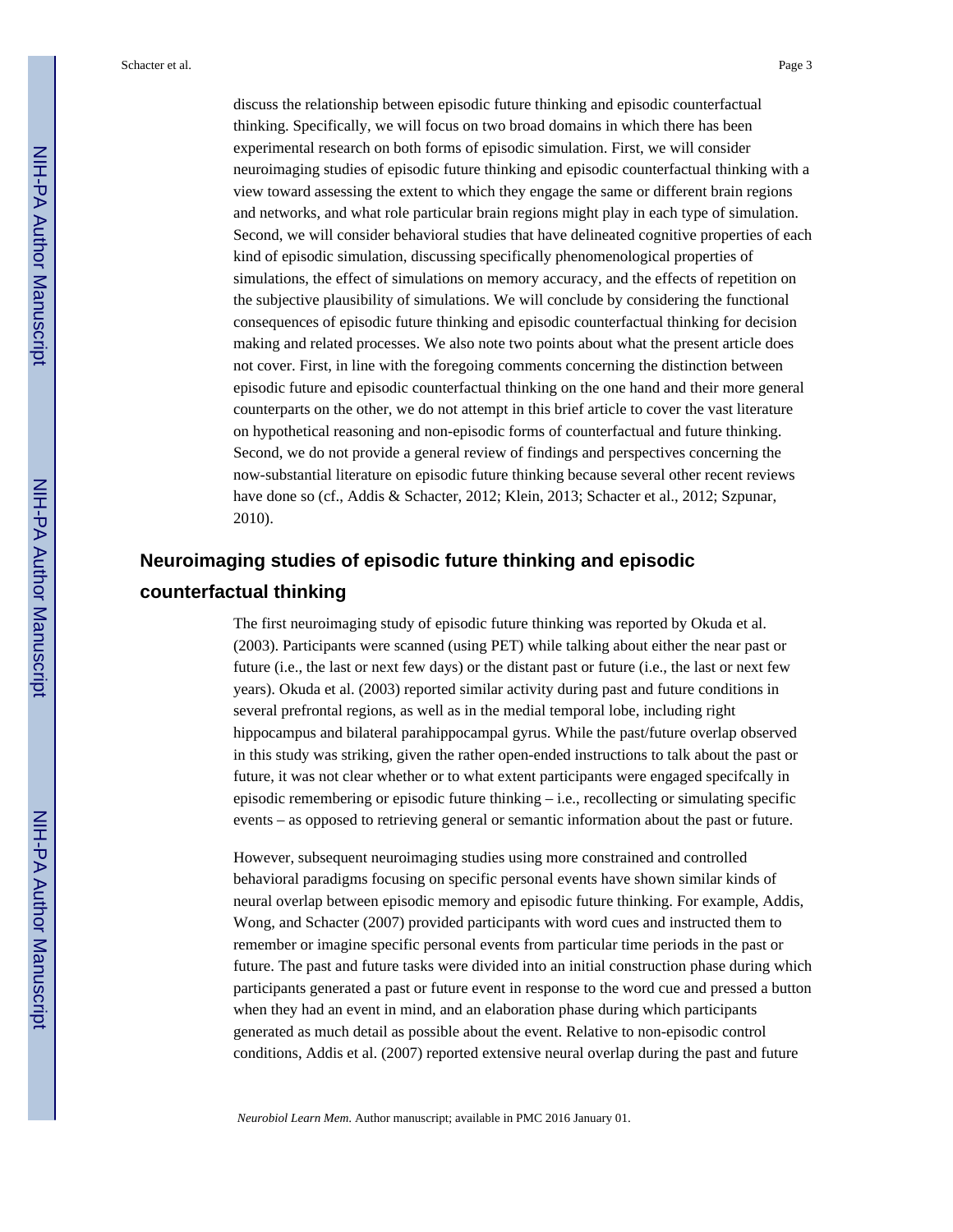tasks in both the construction and elaboration phases: remembering the past and imagining the future were associated with activity in a network of regions including medial temporal (hippocampus and parahippocampal gyrus) cortex, medial prefrontal cortex, posterior cingulate and retrosplenial cortex, as well as lateral temporal and prefrontal regions. Szpunar, Watson, & McDermott (2007) reported a similar neural activation pattern using a task in which participants were instructed to remember specific past personal events, imagine specific future personal events, or imagine specific events involving a familiar individual (Bill Clinton). Again, there was striking overlap in activity associated with past and future events in most of the same regions observed in the studies by Addis et al. (2007)

and Okuda et al. (2003). Importantly, these regions were not activated to the same magnitude when imagining events involving Bill Clinton, providing evidence that activity in the engaged regions is related to the construction of specific events in one's personal past or future.

These observations have been replicated and extended in more recent studies (e.g, Abraham, Schubotz, & von Cramon, 2008; Addis, Pan, Vu, Laiser, & Schacter, 2009; Addis, Roberts, & Schacter, 2011; Andrews-Hanna, Reidler, Sepulcre, Poulin, & Buckner, 2010; Botzung, Denkova, & Manning, 2008). The collection of regions that show similarly increased activity during episodic memory and episodic future thinking – most prominently, medial temporal cortex, medial prefrontal cortex, posterior cingulate, retrosplenial cortex, and lateral temporal and prefrontal regions – have been referred to as a "core network" (Schacter, Addis, & Buckner, 2007). This core network, in turn, overlaps substantially with the extensively studied *default network* (e.g., Raichle, MacLeod, Snyder, Powers, Gusnard, & Shulman, 2001), which has been linked with internally focused thought and attention (for reviews, see Buckner, Andrews-Hanna, & Schacter, 2008; Andrews-Hanna, 2012).

Within the core network, it is also possible to distinguish subsystems that are preferentially associated with remembering and imagining, respectively (Addis et al., 2009). Indeed, several neuroimaging studies have revealed neural differences between remembering the past and imagining the future, with most such studies showing greater activity in regions such as the hippocampus and frontopolar cortex during imagining compared with remembering (for review, see Schacter et al., 2012). Considerable attention has been paid in particular to understanding the basis for increased hippocampal activity during future imagining, with recent evidence indicating a possible role of encoding future simulations into memory (Martin, Schacter, Corballis, & Addis, 2011) as well as a role for the hippocampus in the initial construction of an imagined events, even when encoding processes are controlled (Gaesser, Spreng, McLelland, Addis, & Schacter, 2013; for general discussion, see Addis & Schacter, 2012; Buckner, 2010; Hassabis & Maguire, 2009; Schacter & Addis, 2009). Recent evidence has also addressed the role of specific core network regions in supporting specific aspects of future event simulations. For example, Szpunar, St. Jacques, Robbins, Wig, and Schacter (2013) used a repetition suppression procedure in which participants repeatedly simulated future events involving specific people, objects, or locations, which were either changed or held constant across repetitions. Repetition-related reductions in neural activity are thought to reveal which brain regions are sensitive to processing specific kinds of stimuli or features (e.g., Grill-Spector, Henson, &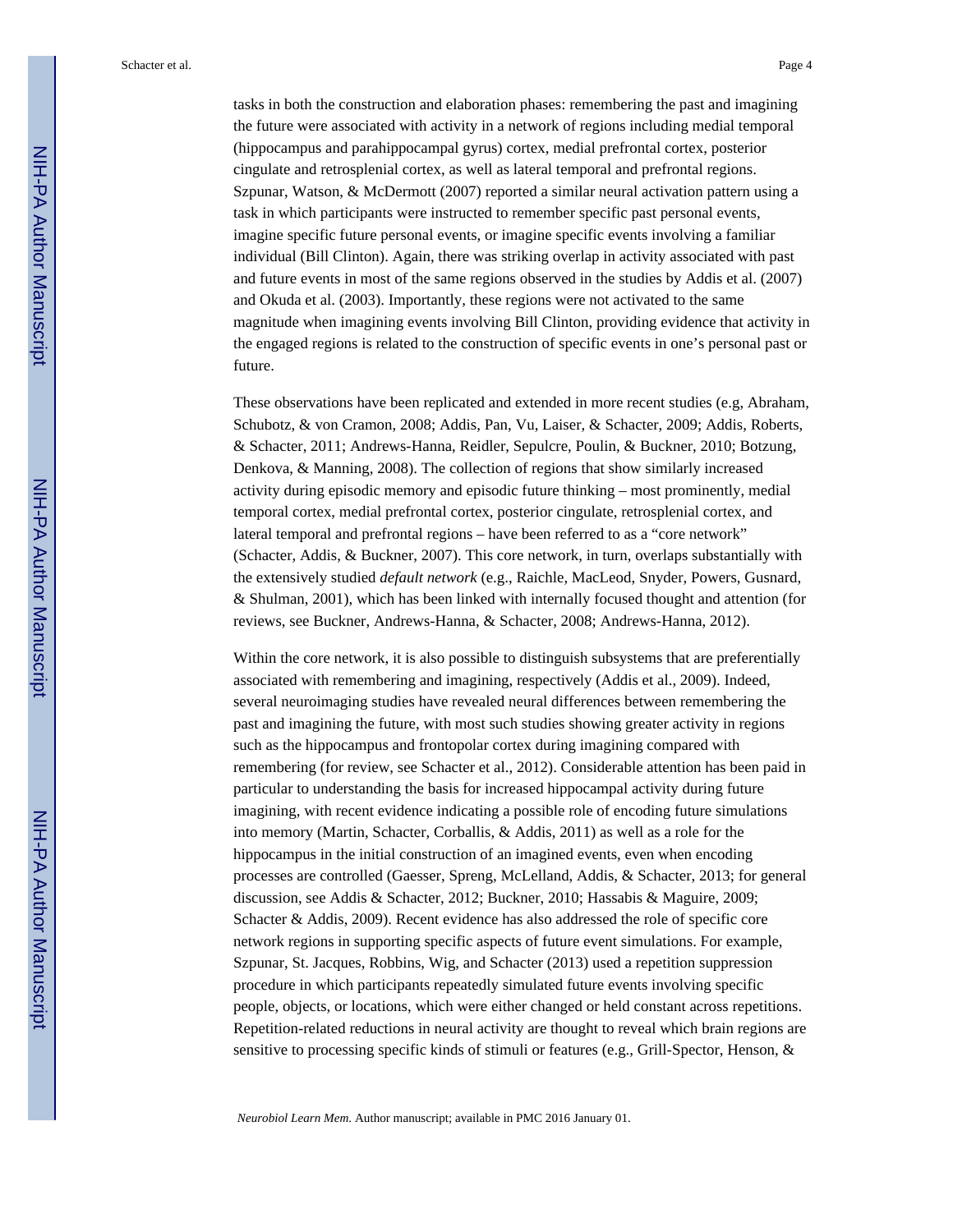Martin, 2006; Schacter, Wig, & Stevens, 2007). Based on such logic, Szpunar et al. demonstrated that distinct regions are sensitive to simulating the people (dorsomedial prefrontal cortex), objects (inferior frontal and premotor cortices), and locations (retrosplenial, parahippocampal, and posterior parietal cortices) that typically constitute episodic simulations of future experiences (for related results, see also Hassabis, Spreng, Rusu, Robbins, Mar, & Schacter, 2013).

Given the consistent observation of core network activity during episodic future thinking, an important question is whether this same network is implicated in episodic counterfactual thinking. Some evidence consistent with this possibility was reported by Addis et al. (2009), who examined neural activity associated both with imagining possible future events and imagining events that might have occurred in the past (but never did). Addis et al. (2009) found that the same subsystem of the core network associated with imagining future events (including regions within medial prefrontal cortex, inferior frontal gyrus, medial temporal lobe and medial parietal cortex) was engaged when participants imagined possible past events.

While the results of Addis et al. (2009) suggest that episodic counterfactual thinking may recruit much the same network as episodic future thinking, the imaginary past events in their study not only had never occurred but were also unlikely, thus differing from episodic counterfactual thoughts, where the outcome of an actual past event is mentally mutated to create a likely alternative version. More recent neuroimaging studies have focused specifically on episodic counterfactual thinking. Van Hoeck et al. (2013) asked participants to remember positive or negative past experiences, imagine possible positive or negative future experiences, or generate "upward" counterfactual simulations in which they imagined how a past negative event might have turned out better (e.g., "If I had left the office earlier, I wouldn't have missed my train."). FMRI results revealed that episodic counterfactual thinking, just like episodic remembering and future thinking, recruited core network regions that had been observed in previous studies of remembering the past and imagining the future.

A related fMRI study by De Brigard, Addis, Ford, Schacter, and Giovanello (2013) also documented an association between episodic counterfactual and key regions within the core network, and further provided information concerning how brain activity is modulated by the likelihood of a counterfactual outcome. In this study, prior to scanning participants recalled specific episodes characterized by either a positive or a negative outcome. During scanning, participants recalled some of these episodes, and also engaged in three different types of counterfactual simulations regarding other episodes. In the *positive* condition, they imagined what would have happened if a reported event whose outcome was negative instead had a positive outcome (i.e., *upward counterfactual*); in the *negative* condition, they imagined what would have happened if a reported event whose outcome was positive instead had a negative outcome (i.e., *downward counterfactual*); and in the *peripheral*  condition, they imagined an alternative way in which the experienced outcome could have been brought about by changing a peripheral detail of the event. Participants also provided ratings of the subjective likelihood of the counterfactual events, thus allowing comparison of brain activity associated with counterfactual events that participants rated as likely versus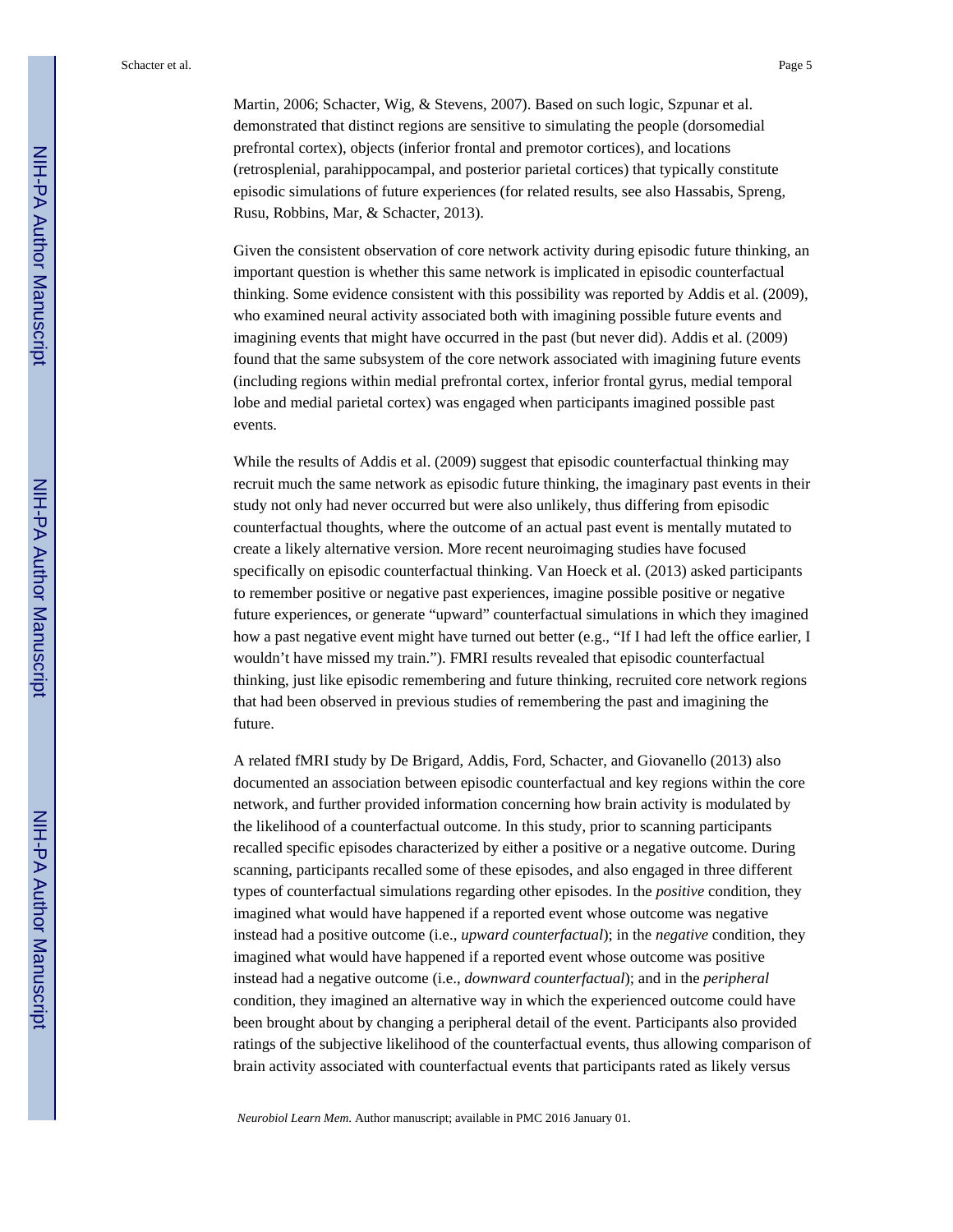those that they rated unlikely. Brain activity in these conditions was compared with activity from a control task, where participants constructed sentences that compared the sizes of different objects (cf., Addis et al., 2009).

Consistent with the observations of Van Hoeck et al. (2013), results of a multivariate analysis (partial least squares) revealed a latent variable that distinguished patterns of brain activity during the remember, positive counterfactual, and negative counterfactual conditions relative to the non-episodic control condition. The pattern of brain activity common to the three experimental conditions was comprised entirely of core network regions identified in earlier work on remembering the past and imagining the future. No latent variable was uncovered that distinguished between positive and negative counterfactuals. However, a second latent variable did emerge that distinguished remembering and likely counterfactuals from unlikely counterfactuals. Moreover, the data suggest that likely counterfactuals preferentially recruited core network regions more strongly associated with remembered episodes, whereas unlikely counterfactuals preferentially engaged regions more strongly associated with imagined episodes (cf., Addis et al., 2009). This pattern of results shows that episodic counterfactuals deemed as likely recruited regions of the core brain network that were significantly more similar to those recruited during episodic recollection than to the brain regions recruited during episodic counterfactual thoughts that were deemed unlikely. Thus, in the context of this experimental design, the activation pattern of likely counterfactuals was somewhat more like episodic memory than unlikely counterfactuals.

Overall, despite the fact that only a few relevant studies have been reported, it seems safe to conclude that episodic future thinking and episodic counterfactual thinking both engage regions that are also recruited when people remember specific past experiences from their everyday lives. On a general level, the overlap of this core-network with the default network is consistent with theoretical perspectives that have emphasized the role of this network in supporting various kinds of mental simulations (e.g., Buckner & Carroll, 2007; Schacter & Addis, 2007; Schacter et al., 2007). On a more specific level, the joint recruitment of the core network is consistent with the proposal that it supports processes that can be generally employed to construct episodes, irrespective of whether they have happened or not (Schacter & Addis, 2007; Hassabis & Maguire, 2009).

However, though both episodic future thinking and episodic counterfactual thinking require similar constructive processes, these operate on material that is differentially constrained by reality. The future is inherently uncertain, and thus there are many degrees of freedom in simulating prospective episodes. By comparison, counterfactual thoughts are more constrained by the context of the past episodes, and any mental mutation of the past may clash with our knowledge of the event's wider context. The two forms of episodic simulations may thus require different cognitive processes to cope with the specific nature of the imagined events, and may thus also partly differ in the associated pattern of neural activation. For example, Van Hoeck et al. (2013) reported that relative to episodic memory and future thinking, episodic counterfactual thinking preferentially engaged posterior aspects of medial frontal cortex, which the authors suggested reflected processes associated with conflict detection.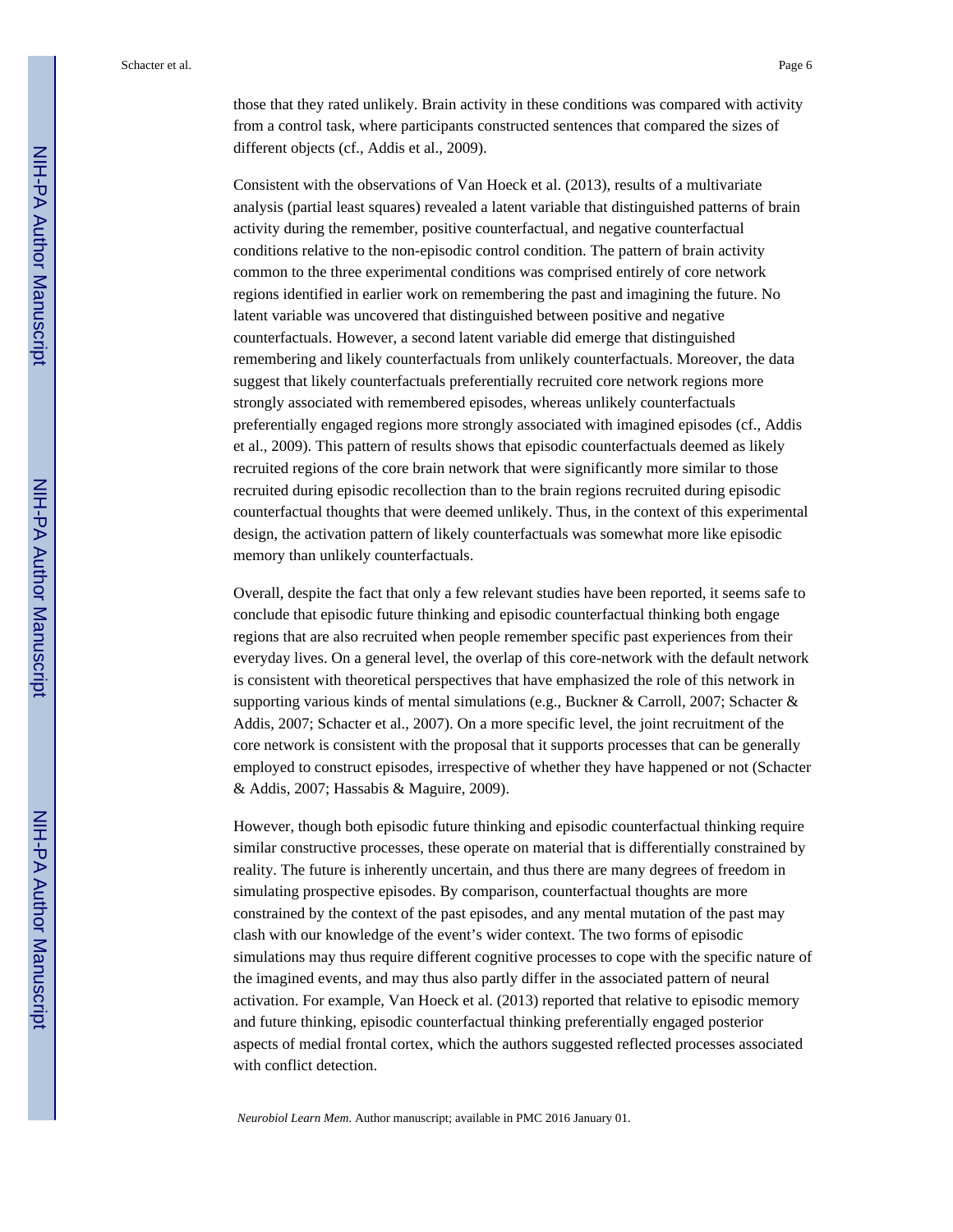Another potentially intriguing difference between the two forms of simulations has been observed in the hippocampus. Studying episodic counterfactual simulations, De Brigard, Addis, et al. (2013) found that activity in anterior regions of the right hippocampus *increased* as a function of how likely participants perceived the simulated counterfactual event. In other words, the hippocampus was more strongly engaged during likely relative to unlikely episodic counterfactuals (although this effect was only observed for downward counterfactuals). In contrast, in a study on episodic future thinking, Weiler, Suchan, and Daum (2010) reported a *decrease*—rather than an increase—in anterior hippocampal activity for episodic future thoughts that were perceived as more likely to occur. Although a replication of this dissociation would be desirable, the pattern suggests that regions commonly recruited for episodic future and counterfactual thoughts may nonetheless be sensitive to differences in the nature of the specific episode being simulated (for further discussion, see De Brigard, Addis et al., 2013). However, much more work is required before it will be possible to offer confident theoretical interpretations of these differences.

### **Behavioral studies of episodic future thinking and episodic counterfactual thinking**

Numerous recent behavioral studies have compared the cognitive properties of remembered past events and imagined future events (for reviews, see Klein, 2013; Schacter et al., 2008; Suddendorf & Corballis, 2007; Szpunar, 2010). These studies have revealed many similarities between the two, including such findings as parallel responses to experimental manipulations that increase the availability or vividness of episodic details (e.g., D'Argembeau & Van Der Linden, 2004; Madore, Gaesser, & Schacter, in press; Szpunar & McDermott, 2008) and reductions in the episodic specificity of remembered and imagined events in a variety of populations, including older adults (e.g., Addis, Wong, & Schacter, 2008; Gaesser, Sacchetti, Addis, & Schacter, 2011), schizophrenics (e.g., D'Argembeau, Raffard, & Van der Linden, 2008), depressed individuals (e.g., Williams, Ellis, Tyers, Healy, Rose, & MacLeod,1996), patients with post-traumatic stress disorder (e.g., Brown, Addis et al. 2013; Brown, Root, Romano, Chang, Bryant, & Hirst, 2013), and amnesic patients (e.g., Hassabis, Kumaran, Vann, & Maguire, 2007; Klein, Loftus, & Kihlstrom, 2002; Race, Keane, and Verfaellie, 2011; but see also Squire, van der Horst, McDuff, Franscino, Hopkins, & Mauldin, 2010). Analogous studies have not yet been reported with episodic counterfactual thinking, so it is still not possible to determine whether the correlated changes in episodic memory and episodic future thinking observed in the above populations extend to episodic counterfactual thinking.

Despite many similarities in the cognitive properties of episodic remembering and future thinking, differences have also been documented, and here relevant evidence does exist concerning episodic counterfactual thinking. Specifically, several studies have shown that remembered past events are subjectively experienced as more vivid and rich in sensory detail than are imagined future events (e.g., D'Argembeau & van der Linden, 2004) or imagined events in general (e.g., Johnson, Foley, Suengas, & Raye, 1988). Similarly, studies that have used objective methods for characterizing the amount of episodic detail that participants provide when remembering or imagining have documented greater levels of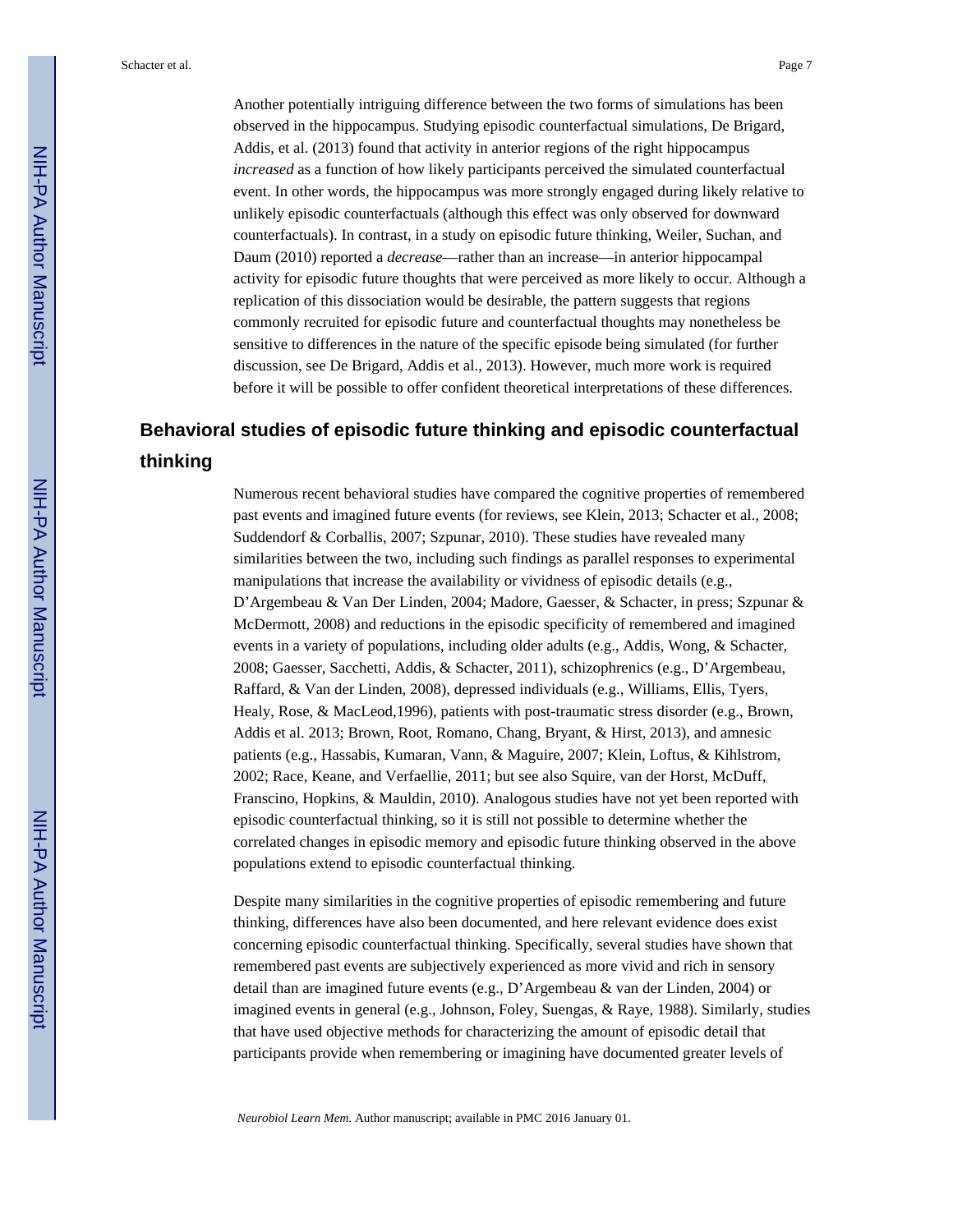episodic detail in remembered past events than imagined future events (e.g., Addis et al., 2008). De Brigard and Giovanello (2012) recently compared both subjective properties and objective features of remembered events with episodic counterfactual simulations as well as episodic future simulations, and reported evidence that remembered events were experienced as clear and more detailed, and objectively contained more episodic details than did either counterfactual or future simulations. However, although in most respects the phenomenological characteristics of episodic future thinking and episodic counterfactual thinking did not differ from one another, De Brigard and Giovanello (2012) found that participants reported experiencing a lower emotional intensity during episodic counterfactual thinking relative to both episodic past and future simulation regardless of the valence of the simulated event.

The foregoing results suggest that episodic counterfactual thinking and episodic future thinking share at least some phenomenological features. Another similarity concerns the consequences of imagining future events or constructing counterfactual simulations of past events for subsequent memory. It has been demonstrated that repeatedly imagining that one is going to perform an action can lead to false memories of actually having performed the action (e.g., Goff & Roediger, 1998). A recent study by Gerlach et al. (2013) indicates that constructing counterfactual simulations can also lead to subsequent memory distortion. For example, in one experiment younger and older adults selected and performed different actions. They then recalled performing some of those actions, counterfactually imagined that they had performed alternative actions to some of the selected/performed actions, and did not recall or imagine others. On a later memory test, participants were more likely to falsely remember counterfactual actions as previously performed relative to actions they had not previously considered performing, and the effect was especially pronounced in older adults.

In contrast to the foregoing similarities between episodic future thinking and counterfactual thinking, recent evidence also highlights sharp differences between the two. For instance, Ferrante, Girotto, Stragga, and Walsh (2013) had participants randomly assigned to one of two conditions: counterfactual and future. In both conditions, participants had to solve scramble-word puzzles. However, no participant was able to solve all the puzzles successfully and they were asked to think about their failures as they prepared to receive another set of puzzles. Participants in the counterfactual condition were asked to reflect on their failures by thinking counterfactually about how things would have been better for them. Conversely, participants in the future condition were asked to reflect on their failures by thinking about how things will be better for them in the next trial. Ferrante et al. (2013) found that when participants thought counterfactually, their thoughts focused on uncontrollable features of the puzzle (e.g., "Things would have been better for me if the allocated time were longer"), whereas participants in the future condition thought about controllable features of the puzzle (e.g., "Things will be better for me if I concentrate more"). The authors interpret this asymmetry in temporal simulations as reflecting different constraints in the way each kind is deployed for strategizing about future actions. By their account, "the possibility to still realize a future outcome may constrain mental simulation of the future more than mental simulation of the past (Ferrante et al., 2013, p. 24). While this observation is broadly consistent with the idea we suggested earlier that episodic future thinking and episodic counterfactual thinking involve similar constructive processes that are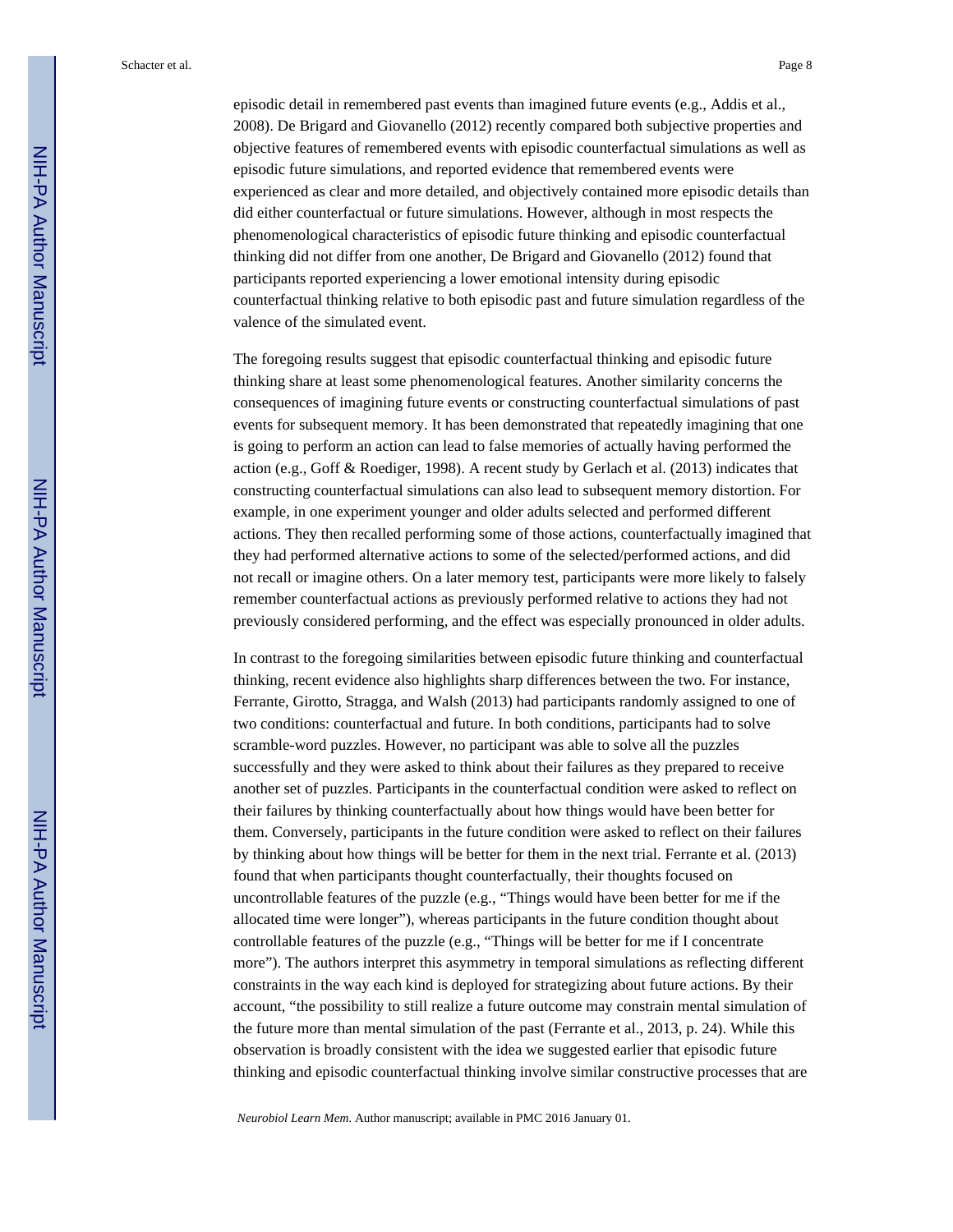differently constrained by reality, we noted that counterfactual thinking tends to be *more*  constrained by reality than future thinking because it operates on representations of what actually happened rather than representations of what might happen. By contrast, Ferrante et al. (2013) focused on the idea that the controllability of hypothetical events may be more constrained in the future because the imagined hypothetical event might actually happen, whereas past hypothetical events cannot actually happen.

Intriguingly, future versus counterfactual simulations show opposite effects of repetition on the perceived plausibility or likelihood of the imagined episodes. A number of studies have shown that when people repeatedly imagine a future event, they come to believe that the event is more likely to occur. For example, Carroll (1978) showed that participants who imagined that Jimmy Carter would win the 1976 presidential election were more likely to predict that Carter would win the election over Gerald Ford, whereas participants who imagined that Ford would win the election were more likely to predict a Ford victory. Subsequent studies extended this finding to other kinds of events, such as imagining winning a contest, contracting a disease, or performing an action such as donating blood: repeatedly imagining the target event was associated with an increase in the subjective likelihood that event would actually occur (e.g., Anderson, 1983; Gregory, Cialdini, & Carpenter, 1982; Sherman, Cialdini, Schwartzman, & Reynolds, 1985; for review, see Koehler, 1991).

More recently, Szpunar and Schacter (2013) examined the effects of repeated simulation on specific, everyday future experiences – interpersonal interactions comprised of people, locations, and objects. Participants generated a series of familiar people, locations, and objects in an initial experimental session, and in a subsequent session simulated imaginary future experiences for each person-location-object combination and generated a brief title for each event. One-third of the imagined future experiences were emotionally positive, onethird were emotionally negative, and one-third were neutral. In a final, third experimental session, participants imagined half of these events three times prior to a final trial in which they imagined these target events once more, and along with events that had not been simulated during that session. On the final trial, participants provided ratings concerning the subjective plausibility of the simulated events, as well as valence, ease, detail, and arousal. Szpunar and Schacter (2013) found that repeated simulation was associated with a significant increase in the subjective plausibility that the simulated experiences would actually occur. However, this increased plausibility was observed only for positive or negative emotional events and not for neutral events. Further, increases in plausibility for positive events were associated with increases in arousal, and increases in plausibility for negative events were associated with increases in valence and ease of simulation (see Szpunar and Schacter, 2013, for discussion of possible cognitive mechanisms involved).

De Brigard, Szpunar, et al. (2013) adapted the experimental paradigm used by Szpunar and Schacter (2013) to investigate the effects of repetition on the plausibility of counterfactual simulations. In an initial session, participants generated a series of negative, positive, and neutral autobiographical memories, each consisting of a critical person, location, and object. In a second session, participants engaged in upward, downward, and neutral counterfactual simulations about individual memories. For upward counterfactuals, participants imagined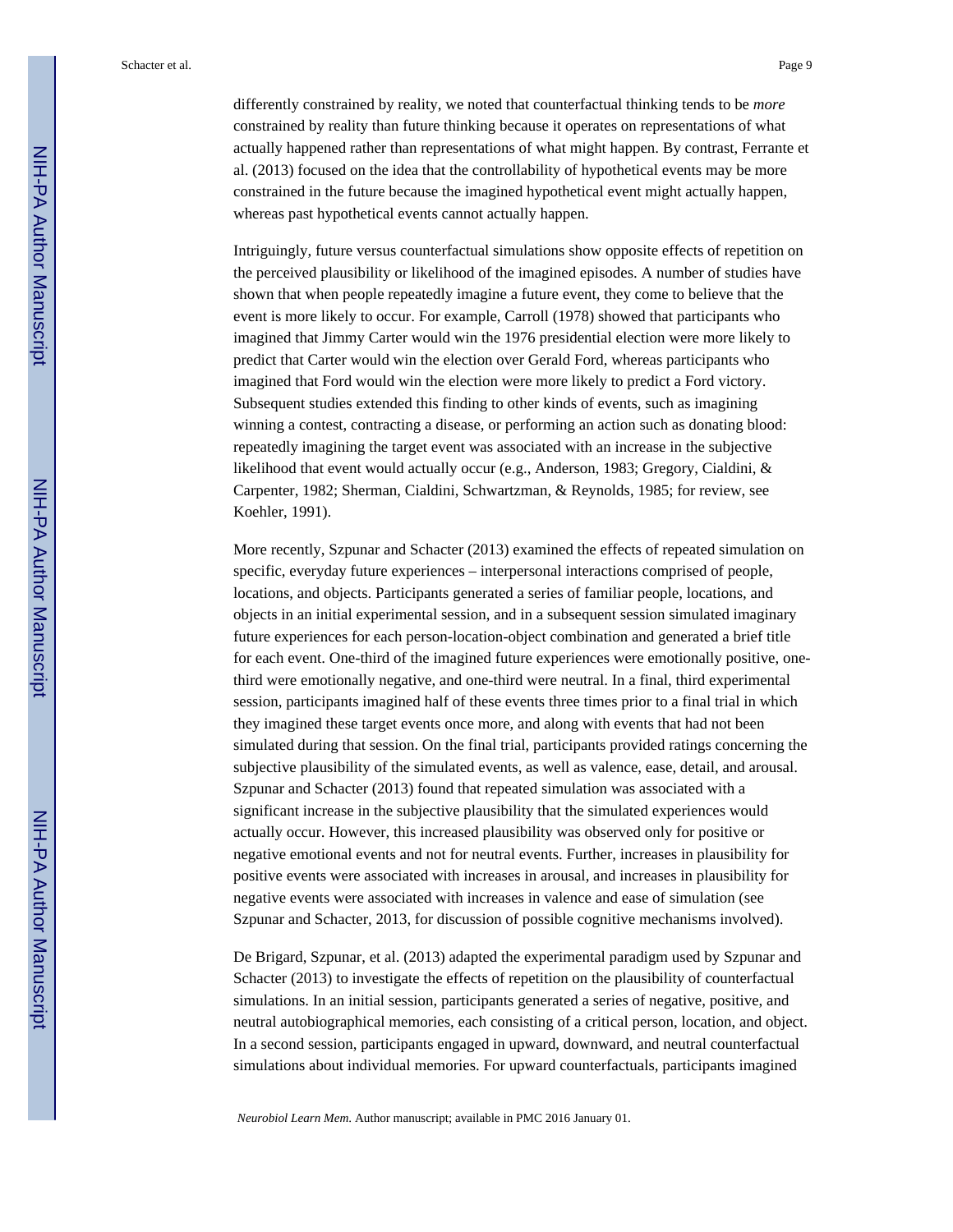an alternative better way in which a negative episode could have occurred; for downward counterfactuals, participants imagined an alternative worse way in which a positive episode could have occurred; and for neutral counterfactuals, participants imagined an alternative way in which a neutral episode could have occurred without altering the emotional value of the actual event.

In a third experimental session, participants re-simulated half of the upward, downward, and neutral counterfactuals three times each. Finally, they re-simulated all counterfactuals, and for each one, completed phenomenological ratings like those in the study by Szpunar and Schacter (2013) that assessed such features as detail, ease, and valence of the simulations and, most critically, their perceived plausibility. The key result from this experiment is that episodic counterfactual thoughts that were simulated repeatedly were rated as significantly *less* plausible than those that were simulated only once. The decrease in plausibility as a consequence of repetition occurred similarly for upward, downward, and neutral counterfactuals, thus indicating that the effect of repetition was independent of the direction in which simulated events were altered.

These results thus contrast sharply with those obtained for episodic future thinking, both in the study by Szpunar and Schacter (2013) and in earlier studies. Importantly, De Brigard, Szpunar, et al. (2013) also found that even though the perceived plausibility of episodic counterfactual thoughts decreased as a function of repeated simulation, both ratings of detail and ease *increased* with repetition, as observed in previous studies of future thinking (see Koehler, 1991, for review). Thus in addition to highlighting a potentially important difference between episodic future and counterfactual thinking, these results also indicate that an increase in the perceived plausibility of imagined events is not a direct or inevitable consequence of an increase in detail and ease of simulation.

De Brigard, Szpunar, et al. (2013) suggested a possible reason for the contrasting effects of repetition on episodic future and counterfactual thinking based on theories of counterfactual thinking (e.g., Byrne, 1997; Byrne, 2002; Johnson-Laird & Byrne, 2002). Such theories hold that when people generate counterfactual thoughts they contrast mental representations of what is "true" (in the case of episodic counterfactual thoughts, an autobiographical episodic recollection) with a distinct mental representation that minimally deviates from the "true" one.

Thus, when people first generate a counterfactual simulation the divergence from an actual autobiographical memory is minimal, so the perceived plausibility of the altered event is relatively high. With repetition, however, more attention can be given to details of the altered event. Consequently, the divergence from the actual memory would increase as a result, thereby rendering the simulated event less plausible to the individual. The critical difference from episodic future thinking is that in the latter kind of simulation, there is no actual or "true" representation against which to contrast an imagined event. Thus there is no divergence between a real and an imagined event that could influence the perceived plausibility of the imagined event.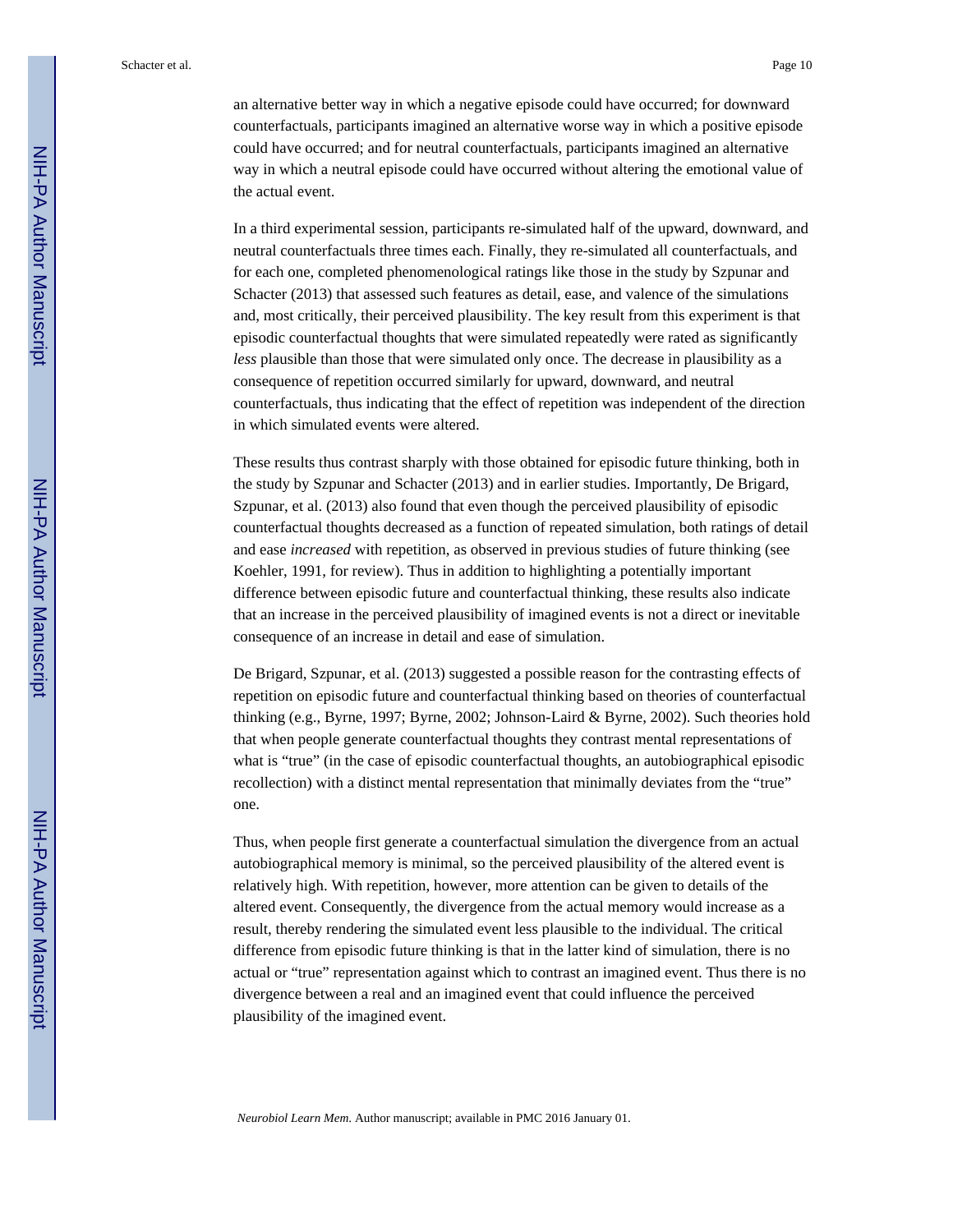#### **Implications for memory and decision making**

The evidence we have considered so far reveals both neural and cognitive similarities between episodic future thinking and episodic counterfactual thinking, along with some differences. We conclude by considering some implications for thinking about the relation between memory and decisions.

The process of decision making is usually surrounded by uncertainty. To hedge this uncertainty, we tend to strategize either by envisioning possible scenarios that might occur as a result of a future choice, or by simulating alternative scenarios that might have occurred as a result of having chosen differently in the past (Kahneman & Tversky, 1982). Both strategies are highly dependent on episodic memory, and as such are also prone to memoryrelated biases (Morewedge, Gilbert and Wilson, 2005).

However, given the results reviewed earlier, indicating that in addition to commonalities there are a number of important differences between episodic future and episodic counterfactual simulation, it is an open question how these related simulation processes influence actions and behaviors. For instance, although the research considered earlier indicates that much has recently been learned about how repeated simulations of future and alternative past events influence the perceived plausibility of specific events, next to nothing is known about how repeated simulations influence subsequent behavior. If repeatedly simulated future events are perceived as more plausible than events that are not repeatedly simulated, then it is reasonable to hypothesize that people might be more likely to act on the contents of repeated as compared to non-repeated simulations of the future. Conversely, if repeated simulations of alternative past experiences are subjectively experienced as less plausible, then it is reasonable to predict that people might be less likely to rely on the contents of repeated counterfactuals when making decisions. Instead, repeated counterfactuals may lead people to accept that the future will turn out like the past, and use that information to guide their behavior accordingly (e.g., Ersner-Hershfield, Galinksky, Kray, & King, 2010; Kray, George, Liljenquist, Galinsky, Tetlock, & Roese, 2010; for related discussion, see Hershfield, 2013). Alternatively, repeated counterfactuals may lead people to identify new and better courses of future action. Identifying direct links between simulation, perceived likelihood, and behavior represents an exciting avenue for future research.

Episodic simulations may have a particular impact on decisions that have long-term consequences, because they allow us to "prefeel" what it may be like to be in a specific future situation (Gilbert and Wilson, 2007), i.e., they can convey the emotional state of the anticipated episode. To the degree that this state is positive, it may motivate farsighted choices that would make it more likely to actually experience the simulated future event. This hypothesis was tested by Benoit, Gilbert, and Burgess (2011), who used the phenomenon of *temporal discounting* as a measure of shortsighted decision making. Temporal discounting refers to our tendency to devalue a reward with the delay until its delivery (e.g., Green and Myerson, 2004). For example, \$10 has a greater subjective value when it could be received immediately than when it would only be delivered after a week. This psychological property becomes important when people have to choose between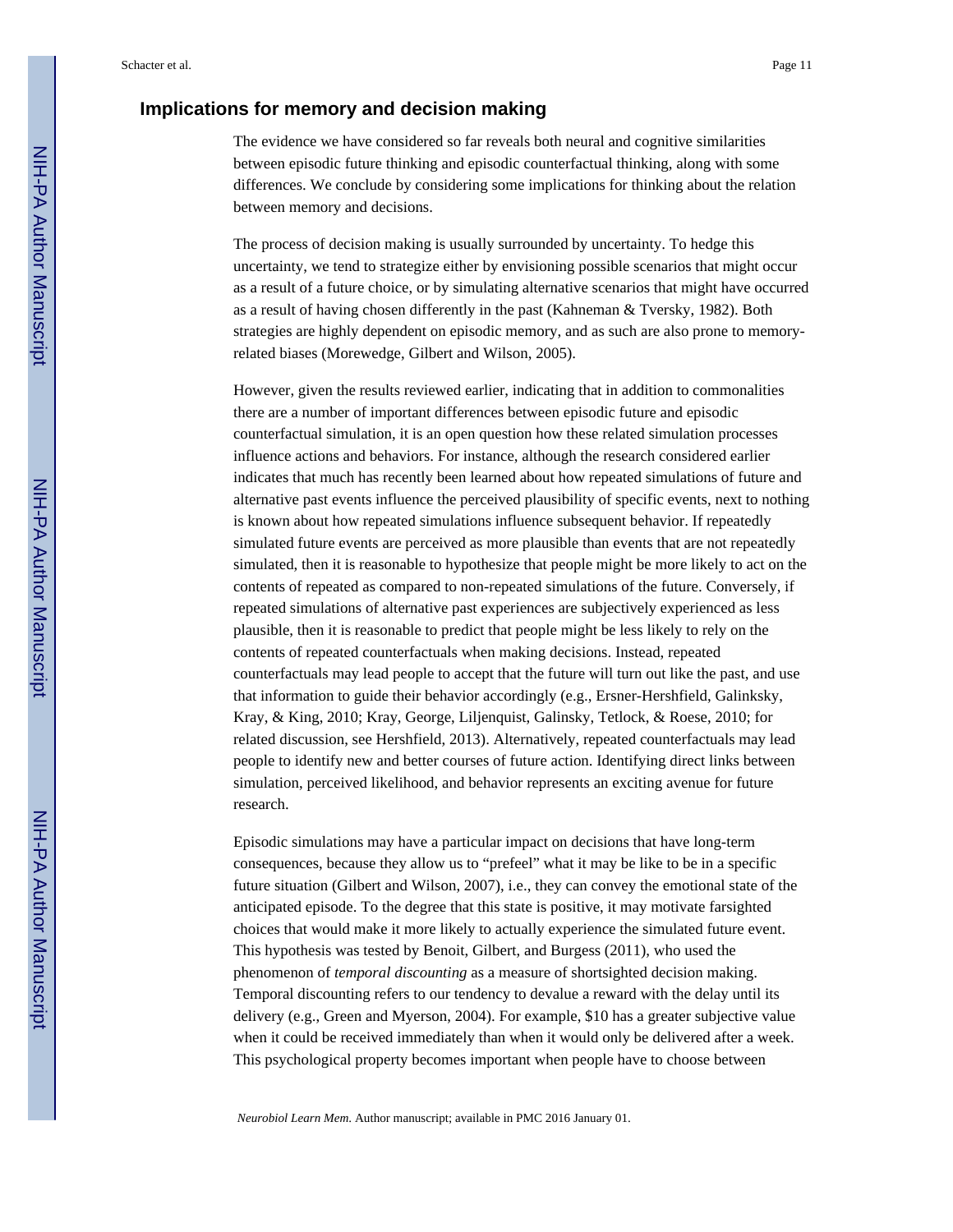options that would pay off after different delays: people tend to prefer smaller rewards that they can receive immediately (e.g., \$10 today) over larger rewards that they would only get later (e.g., \$13 in a week). A possible reason for our tendency to devalue delayed rewards is that, at the moment of the choice, we do not experience the emotional impact associated with the future reward option (e.g., Rick and Loewenstein, 2008).

Simulating the future episode enables us to bridge that gap between the moment of chosing and the moment of reward delivery, and thus allows for an immediate experience of the anticipated event's affective impact. The experienced emotional state may then increase the valuation of the imagined reward, and thus effectively attenuate its discounting (Boyer, 2008; see also Berns, Laibson, & Lowenstein, 2007). To test this hypothesis, Benoit et al. (2011) instructed participants to imagine specific episodes of spending money (e.g., £35 in 180 days at a pub), or to merely estimate what the money could purchase in the scenario. Thus, both conditions shared similar semantic retrieval demands, but only the imagine task required participants to simulate what it would be like to be in the respective episodes. Following each trial, participants indicated their preference for either the delayed reward option that they had just considered (e.g., £35 in 90 days), or for a smaller reward that they would receive immediately (i.e., £25 now). Consistent with the hypothesized mechanism, participants were more likely to choose the delayed reward option following episodic simulations (see also Peters and Büchel, 2010). Moreover, episodic simulations were particularly effective in biasing subsequent decisions in cases where they induced a strong emotional experience, suggesting that the phenomenological qualities of the simulation were instrumental in mediating this effect.

Intriguingly, those individuals who benefited the most from imagining future scenarios typically care relatively little about the future consequences of their actions. This latter trait has been shown to predict, among other things, the relationship between planning and actually quitting smoking (Kova and Rise, 2007), and between beliefs regarding environmental consequences of commuting by car and preferences to take public transport (Joireman, Van Lange, & Van Vugt, 2004). A better understanding of the motivational consequences of episodic future simulations might thus help to optimize everyday decisions that have economic, environmental, and public health-related consequences (e.g., Oluyomi Daniel, Stanton, & Epstein, in press).

Using fMRI, Benoit et al. (2011) implicated components of the core network in mediating this effect. Activation in rostromedial prefrontal cortex reflected the undiscounted reward magnitude of the imagined episode, and those individuals who exhibited greater reward sensitivity in this region also showed a stronger attenuating effect on discounting. The reduction in discounting was also associated with increased coupling between the rostromedial prefrontal cortex and hippocampus (see also Peters and Büchel, 2010). Therefore, the effect of episodic simulations on farsighted decisions appears to be mediated by interactions between the hippocampus, a region involved in mentally constructing future scenarios, and the rostromedial prefrontal cortex, a region involved in the representation of the imagined rewards.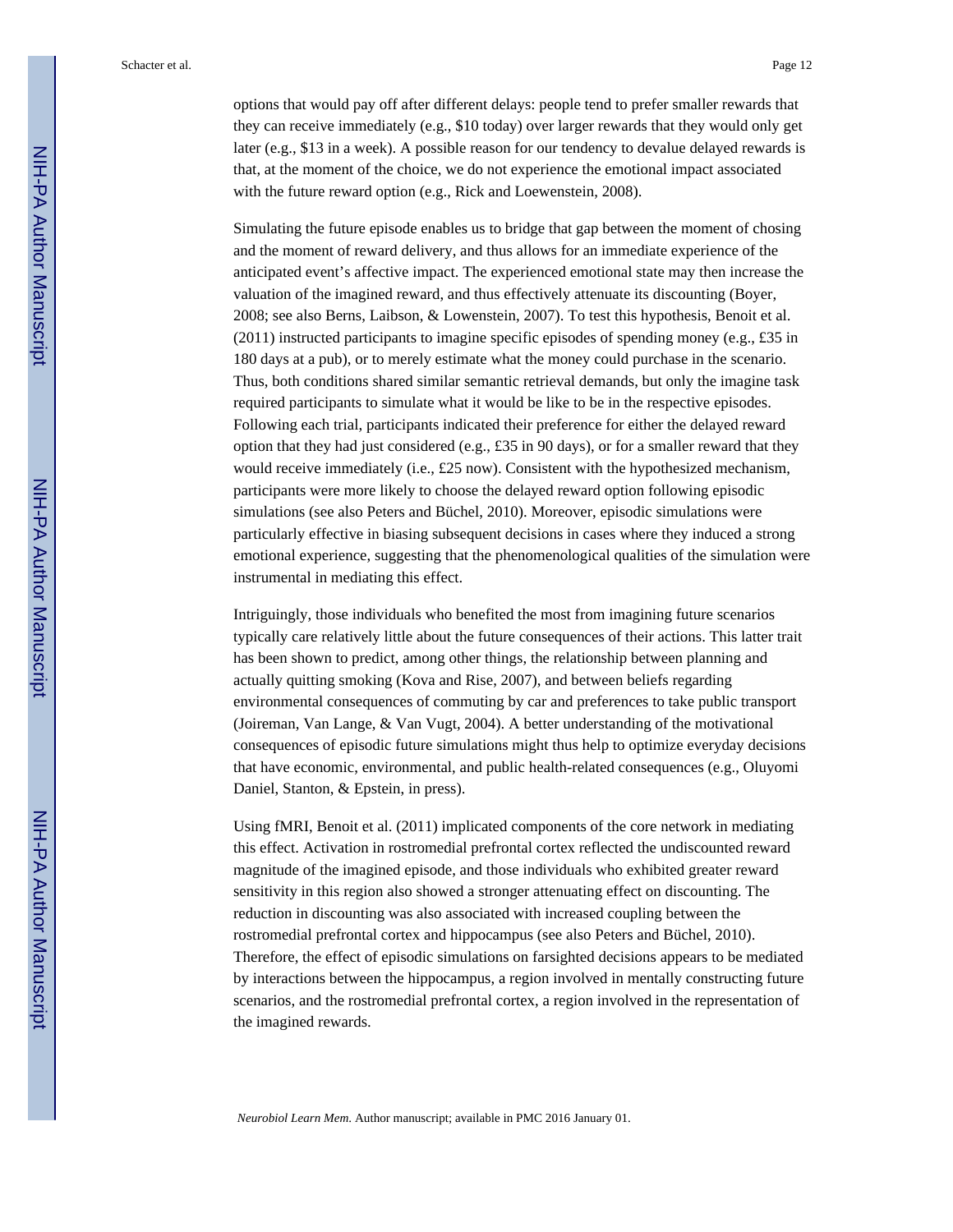Taken together, these data indicate that processes mediated by the core network can be utilized to imagine the future consequences of one's actions (e.g., having \$35 at one's next visit to the pub). The immediate experience of the anticipated future emotional state associated with that episode, in turn, can influence one's decisions. Given that similar constructive processes are likely employed in counterfactual thinking, the question arises whether considering alternative outcomes of past events could also influence one's futureoriented decisions.

A typical consequence of upward counterfactuals is the feeling of regret (Roese et al., 2009), and there is some intriguing evidence for the impact of regret on monetary decisions. Camille, Coricelli, Sallet, Pradat-Diehl, Duhamel, and Sirgiu (2004) asked participants to make repeated choices between two risky gambles, and assessed the emotional reactions to the outcome. Unsurprisingly, volunteers were happier when their choice resulted in a gain rather than a loss. However, their emotional experience was not only determined by the outcome of their actual choice but also by a comparison with the outcome of the alternative, foregone option. That is, the same nominal win induced happiness when the rejected gamble would have led to a loss, but it actually could induce unhappiness when the alternative gamble would have led to a greater win. Thus, the comparison between what had been and what could have been triggered the emotion of regret. Camille et al. (2004) further modeled participants' choices and demonstrated that their decisions were not only influenced by the expected values of the two gambles but also by the avoidance of anticipated regret. Critically, this was not the case for a group of patients with lesions including the orbitofrontal cortex. They neither reported regret nor did their choices reveal the disposition to avoid regret. In the long-term, the healthy volunteers accumulated greater wins, indicating that –in the context of this task- the experience of regret and its subsequent avoidance biased decisions towards more farsighted choices. In a follow-up fMRI study, Coricelli, Critchley, Joffily, O'Doherty, Sirgiu, & Dolan (2005) associated greater regret with enhanced activation in regions including medial prefrontal cortex and the hippocampus, i.e., in core network structures similar to those reported by Benoit et al. (2011).

Though participants in the studies on regret may not have simulated elaborate counterfactual episodes, these data are consistent with the possibility that a mechanism may have supported the effect of regret on decisions that is akin to the one shown to effectively attenuate discounting via future simulations (Benoit et al., 2011). Both "prefeeling" a possible future scenario and reminiscing about foregone past choices could thus provide motivational incentives that foster more farsighted decisions.

However, this mechanism need not always enhance the probability of making choices that are beneficial in the long run. For example, often our simulations of the future are erroneous, because they do not take into account that the context of the actual event may be different from the current context (Gilbert and Wilson, 2007). Moreover, simple fantasizing about a possible future episode by itself may not be sufficient to attain a strong goal commitment (Oettingen and Stephens, 2009). These and related pitfalls of episodic simulations of future events remind us that their impact on decision making may not always be beneficial (for review and discussion, see Schacter, 2012). Nonetheless, a growing body of research has revealed that episodic simulations can usefully support a variety of adaptive functions,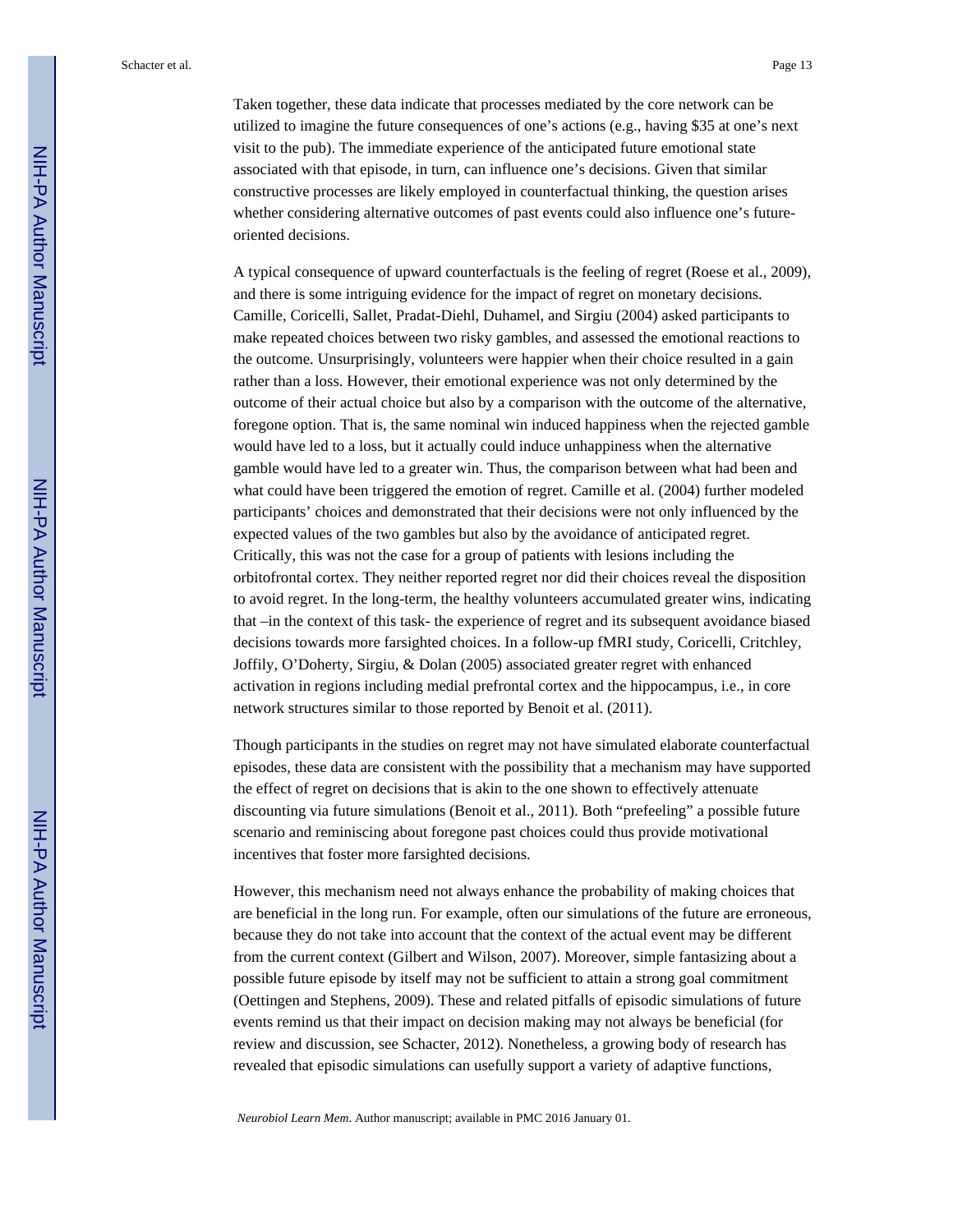including the aforementioned effects on farsighted decision making (Schacter, 2012). Thus, a critical task for future research will be to identify the efficacy and boundary conditions of episodic simulations in improving decisions. Given the critical role that memory plays in generating episodic simulations, such research should enhance our broader understanding of the relation between memory and decisions.

#### **Acknowledgments**

Preparation of this article was supported by grants from the National Institute of Mental Health (MH060942) and National Institute on Aging (AG08441) to DLS. We thank Molly Evans for help with preparation of the manuscript.

#### **References**

- Abraham A, Schubotz RI, von Cramon DY. Thinking about the future versus the past in personal and non-personal contexts. Brain Research. 2008; 1233:106–119. [PubMed: 18703030]
- Addis DR, Pan L, Vu MA, Laiser N, Schacter DL. Constructive episodic simulation of the future and the past: Distinct subsystems of a core brain network mediate imagining and remembering. Neuropsychologia. 2009; 47:2222–2238. [PubMed: 19041331]
- Addis DR, Roberts RP, Schacter DL. Age-related neural changes in autobiographical remembering and imagining. Neuropsychologia. 2011; 49:3656–3669. [PubMed: 21945808]
- Addis DR, Schacter DL. The hippocampus and imagining the future: Where do we stand? Frontiers in Human Neuroscience. 2012; 5:173. [PubMed: 22291625]
- Addis DR, Wong AT, Schacter DL. Remembering the past and imagining the future: Common and distinct neural substrates during event construction and elaboration. Neuropsychologia. 2007; 45:1363–1377. [PubMed: 17126370]
- Addis DR, Wong AT, Schacter DL. Age-related changes in the episodic simulation of future events. Psychological Science. 2008; 19:33–41. [PubMed: 18181789]
- Anderson CA. Imagination and expectation: The effect of imagining behavioral scripts on personal intentions. Journal of Personality and Social Psychology. 1983; 45:293–305.
- Andrews-Hanna JR. The brain's default network and its adaptive role in internal mentation. Neuroscientist. 2012; 18:251–270. [PubMed: 21677128]
- Andrews-Hanna, J.R, Reidler, J.S, Sepulcre J, Poulin R, Buckner RL. Functional-anatomic fractionation of the brain's default network. Neuron. 2010; 65:550–602. [PubMed: 20188659]
- Atance CM, O'Neill DK. Episodic future thinking. Trends in Cognitive Sciences. 2001; 5:533–539. [PubMed: 11728911]
- Benoit RG, Gilbert SJ, Burgess PW. A neural mechanism mediating the impact of episodic prospection on farsighted decisions. Journal of Neuroscience. 2011; 31:6771–6779. [PubMed: 21543607]
- Berns GS, Laibson D, Loewenstein G. Intertemporal choice--toward an integrative framework. Trends in Cognitive Sciences. 2007; 11:482–488. [PubMed: 17980645]
- Botzung A, Denkova E, Manning L. Experiencing past and future events: Functional neuroimaging evidence on the neural bases of mental time travel. Brain and Cognition. 2008; 66:202–212. [PubMed: 17881109]
- Boyer P. Evolutionary enonomics of mental time travel? Trends in Cognitive Sciences. 2008; 12:219– 224. [PubMed: 18468941]
- Brown AD, Root JC, Romano TA, Chang LJ, Bryant RA, Hirst W. Overgeneralized autobiographical memory and future thinking in combat veterans with posttraumatic stress disorder. Journal of Behavior Therapy and Experimental Psychiatry. 2013; 44:129–134. [PubMed: 22200095]
- Brown AD, Addis DR, Romano TA, Marmar CR, Bryant RA, Hirst W, et al. Episodic and semantic components of autobiographical memories and imagined future events in posttraumatic stress disorder. Memory. 2013
- Buckner RL. The role of the hippocampus in prediction and imagination. Annual Review of Psychology. 2010; 61:27–48.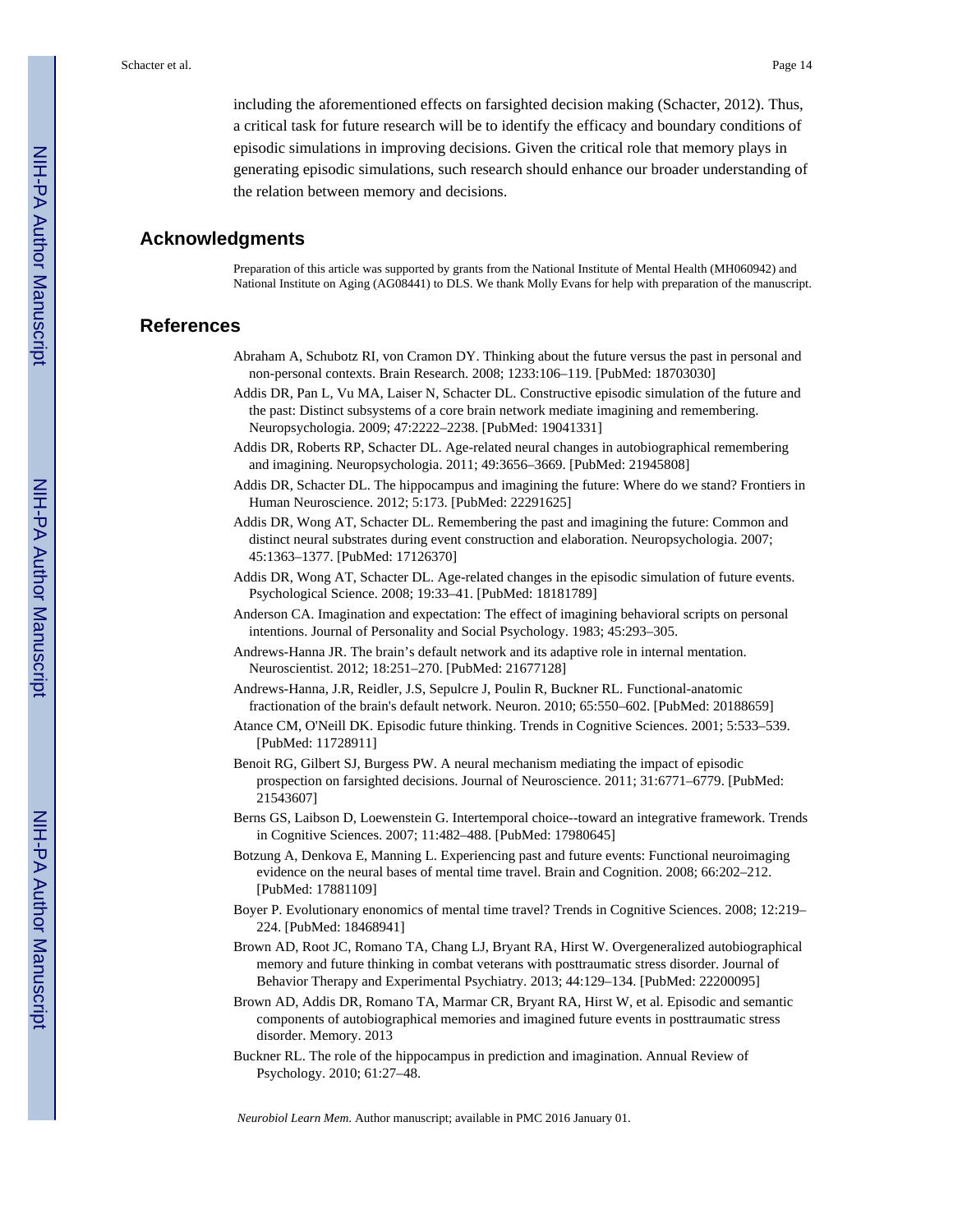- Buckner RL, Andrews-Hanna JR, Schacter DL. The brain's default network: Anatomy, function, and relevance to disease. The Year in Cognitive Neuroscience, Annals of the New York Academy of Sciences. 2008; 1124:1–38.
- Buckner RL, Carroll DC. Self-projection and the brain. Trends in Cognitive Sciences. 2007; 11:49–57. [PubMed: 17188554]
- Byrne RMJ. Cognitive processes in counterfactual thinking about what might have been. The Psychology of Learning and Motivation: Advances in Research and Theory. 1997; 37:105–154.
- Byrne RMJ. Mental models and counterfactual thoughts about what might have been. Trends in cognitive sciences. 2002; 6:426–431. [PubMed: 12413576]
- Camille N, Coricelli G, Sallet J, Pradat-Diehl P, Duhamel JR, Sirigu A. The involvement of the orbitofrontal cortex in the experience of regret. Science. 2004; 304:1167–1170. [PubMed: 15155951]
- Carroll JS. The effect of imagining an event on expectations for the event: An interpretation in terms of the availability heuristic. Journal of Experimental Social Psychology. 1978; 14:88–96.
- Coricelli G, Critchley HD, Joffily M, O'Doherty JP, Sirigu A, Dolan RJ. Regret and its avoidance: a neuroimaging study of choice behavior. Nature Neuroscience. 2005; 8:1255–1262.
- D'Argembeau A, Raffard S, Van der Linden M. Remembering the past and imagining the future in schizophrenia. Journal of Abnormal Psychology. 2008; 117:247–251. [PubMed: 18266503]
- D'Argembeau A, Van der Linden M. Phenomenal characteristics associated with projecting oneself back into the past and forward into the future: Influence of valence and temporal distance. Consciousness and Cognition. 2004; 13:844–858. [PubMed: 15522635]
- De Brigard F, Giovanello KS. Influence of outcome valence in the subjective experience of episodic past, future and counterfactual thinking. Consciousness and Cognition. 2012; 21:1085–1096. [PubMed: 22818200]
- De Brigard F, Addis DR, Ford JH, Schacter DL, Giovanello KS. Remembering what could have happened: Neural correlates of episodic counterfactual thinking. Neuropsychologia. 2013
- De Brigard F, Szpunar KK, Schacter DL. Coming to grips with the past: Effects of repeated simulation on the perceived plausibility of episodic counterfactual thoughts. Psychological Science. 2013; 24:1329–1334. [PubMed: 23673994]
- Ersner-Hershfield H, Galinsky A, Kray L, King B. Country, company, connections: Counterfactual origins increase patriotism, organizational commitment, and social investment. Psychological Science. 2010; 21:1479–1486. [PubMed: 20817783]
- Ferrante D, Girotto V, Straga M, Walsh C. Improving the past and the future: A temporal asymmetry in hypothetical thinking. Journal of Experimental Psychology: General. 2013; 142:23–27. [PubMed: 22468671]
- Gaesser B, Sacchetti DC, Addis DR, Schacter DL. Characterizing age-related changes in remembering the past and imagining the future. Psychology and Aging. 2011; 26:80–84. [PubMed: 21058863]
- Gaesser B, Spreng RN, McLelland VC, Addis DR, Schacter DL. Imagining the future: Evidence for a hippocampal contribution to constructive processing. Hippocampus. 2013
- Gerlach KD, Dornblaser DW, Schacter DL. Adaptive constructive processes and memory accuracy: Consequences of counterfactual simulations in young and older adults. Memory. 2013
- Gilbert DT, Wilson T. Prospection: Experiencing the future. Science. 2007; 317:1351–1354. [PubMed: 17823345]
- Girotto V, Ferrante D, Pighin S, Gonzalez M. Postdecisional counterfactual thinking by actors and readers. Psychological Science. 2007; 18:510–515. [PubMed: 17576264]
- Goff LM, Roediger HL. Imagination inflation for action events: Repeated imaginings lead to illusory recollections. Memory & Cognition. 1998; 26:20–33. [PubMed: 9519694]
- Green L, Myerson J. A discounting framework for choice with delayed and probabilistic rewards. Psychological Bulletin. 2004; 130:769–792. [PubMed: 15367080]
- Gregory WL, Cialdini RB, Carpenter KM. Self-relevant scenarios as mediators of likelihood estimates and compliance: Does imagining make it so? Journal of Personality and Social Psychology. 1982; 43:89–99.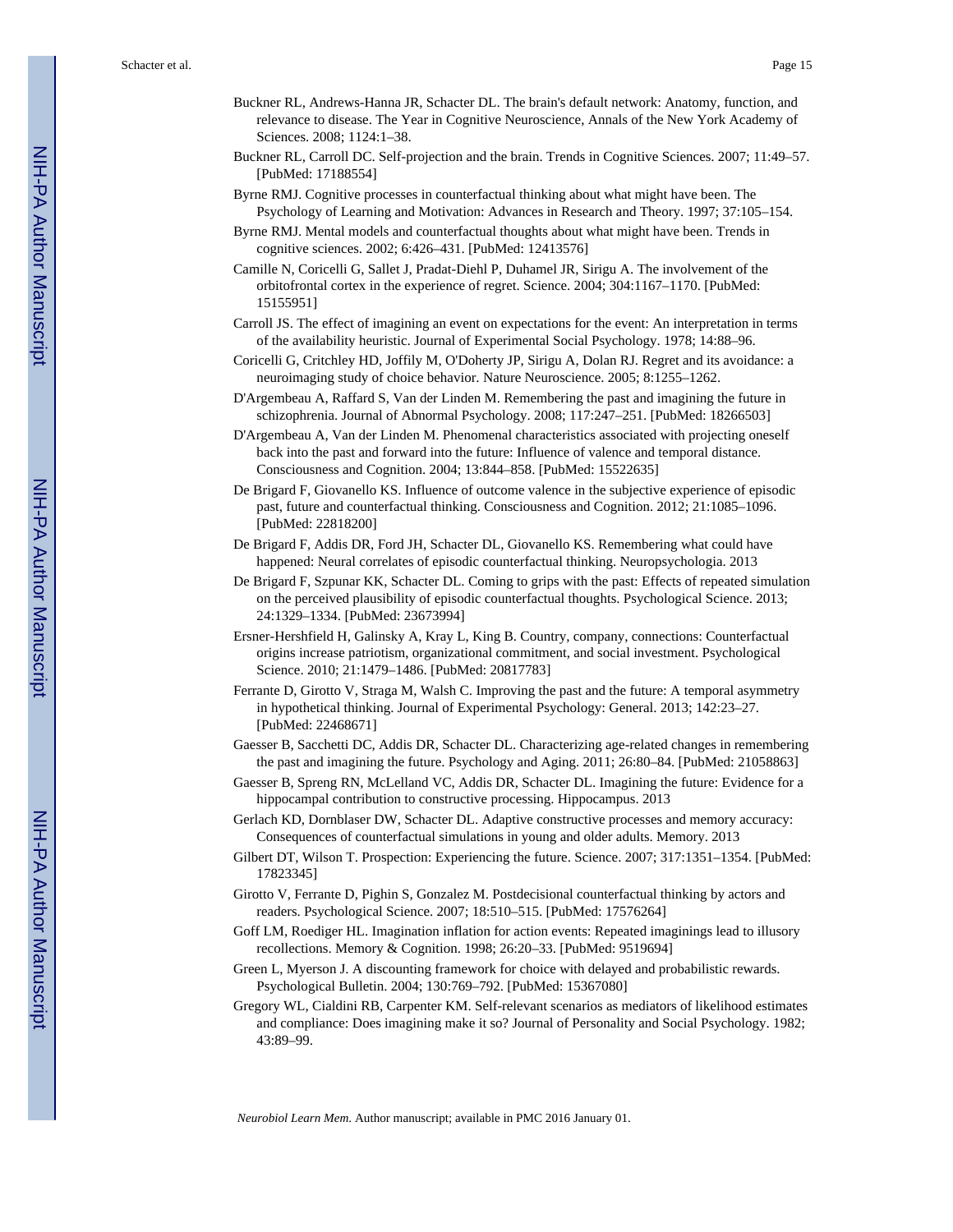- Grill-Spector K, Henson R, Martin A. Repetition and the brain: neural models of stimulus-specific effects. Trends in Cognitive Sciences. 2006; 10:14–23. [PubMed: 16321563]
- Hassabis D, Kumaran D, Maguire EA. Using imagination to understand the neural basis of episodic memory. Journal of Neuroscience. 2007; 27:14365–14374. [PubMed: 18160644]
- Hassabis D, Kumaran D, Vann DS, Maguire EA. Patients with hippocampal amnesia cannot imagine new experiences. Proceedings of the National Academy of Sciences USA. 2007; 104:1726–1731.
- Hassabis D, Maguire EA. The construction system of the brain. Philosophical Transactions of the Royal Society (B). 2009; 364:1263–1271.
- Hassabis D, Spreng RN, Rusu AA, Robbins CA, Mar RA, Schacter DL. Imagine all the people: How the brain creates and uses personality models to predict behavior. Cerebral Cortex. 2013
- Hershfield HE. What might have been and what could be. Psychology Today. 2013 [http://](http://www.psychologytoday.com/blog/the-edge-choice/201306/what-might-have-been-and-what-could-be) [www.psychologytoday.com/blog/the-edge-choice/201306/what-might-have-been-and-what-could](http://www.psychologytoday.com/blog/the-edge-choice/201306/what-might-have-been-and-what-could-be)[be](http://www.psychologytoday.com/blog/the-edge-choice/201306/what-might-have-been-and-what-could-be).
- Johnson MK, Foley MA, Suengas AG, Raye CL. Phenomenal characteristics of memories for perceived and imagined autobiographical events. Journal of Experimental Psychology: General. 1988; 117:371–376. [PubMed: 2974863]
- Johnson-Laird PN, Byrne RMJ. Conditionals: A theory of meaning, pragmatics and inference. Psychological Review. 2002; 109:646–678. [PubMed: 12374323]
- Joireman JA, Van Lange PAM, Van Vugt M. Who cares about the environmental impact of cars?: Those with an eye toward the future. Environment and Behavior. 2004; 36:187–206.
- Kahneman, D.; Tversky, A. The simulation heuristic. In: Kahneman, D.; Slovic, P.; Tversky, A., editors. Judgment under uncertainty: Heuristics and biases. Cambridge: Cambridge University Press; 1982. p. 201-211.
- Klein SB. The complex act of projecting oneself into the future. Wiley Interdisciplinary Reviews Cognitive Science. 2013; 4:63–79.
- Klein SB, Loftus J, Kihlstrom JF. Memory and temporal experience: The effects of episodic memory loss on an amnesic patient's ability to remember the past and imagine the future. Social Cognition. 2002; 20:353–379.
- Koehler DJ. Explanation, imagination, and confidence in judgment. Psychological Bulletin. 1991; 110:499–519. [PubMed: 1758920]
- Kovac VB, Rise J. The relation between past behavior, intention, planning, and quitting smoking: the moderating effect of future orientation. Journal of Applied Biobehavioral Research. 2007; 12:82– 100.
- Kray LJ, George LJ, Liljenquist KA, Galinsky AD, Tetlock PE, Roese NJ. From what might have been to what must have been: Counterfactual thinking creates meaning. Journal of Personality and Social Psychology. 2010; 98:106–118. [PubMed: 20053036]
- Koehler DJ. Explanation, imagination, and confidence in judgment. Psychological Bulletin. 1991; 110:499–519. [PubMed: 1758920]
- Mandel, D.; Hilton, D.; Catellani, P. The psychology of counterfactual thinking. London: Routledge; 2005.
- Madore KP, Gaesser B, Schacter DL. Constructive episodic simulation: Dissociable effects of a specificity induction on remembering, imagining, and describing in young and older adults. Journal of Experimental Psychology: Learning, Memory, & Cognition. (in press).
- Martin VC, Schacter DL, Corballis MC, Addis DR. A role for the hippocampus in encoding simulations of future events. Proceedings of the National Academy of Sciences of the United States of America. 2011; 108:13858–13863. [PubMed: 21810986]
- Morewedge CK, Gilbert DT, Wilson TD. The least likely of times: How remembering the past biases forecasts of the future. Psychological Science. 2005; 16:626–630. [PubMed: 16102065]
- Oettingen, G.; Stephens, EJ. Fantasies and motivationally intelligent goal setting. In: Moskowitz, GB.; Grant, H., editors. The psychology of goals. New York: Guilford Press; 2009. p. 153-178.
- Okuda J, Fujii T, Ohtake H, Tsukiura T, Tanji K, Suzuki K, et al. Thinking of the future and the past: The roles of the frontal pole and the medial temporal lobes. NeuroImage. 2003; 19:1369–1380. [PubMed: 12948695]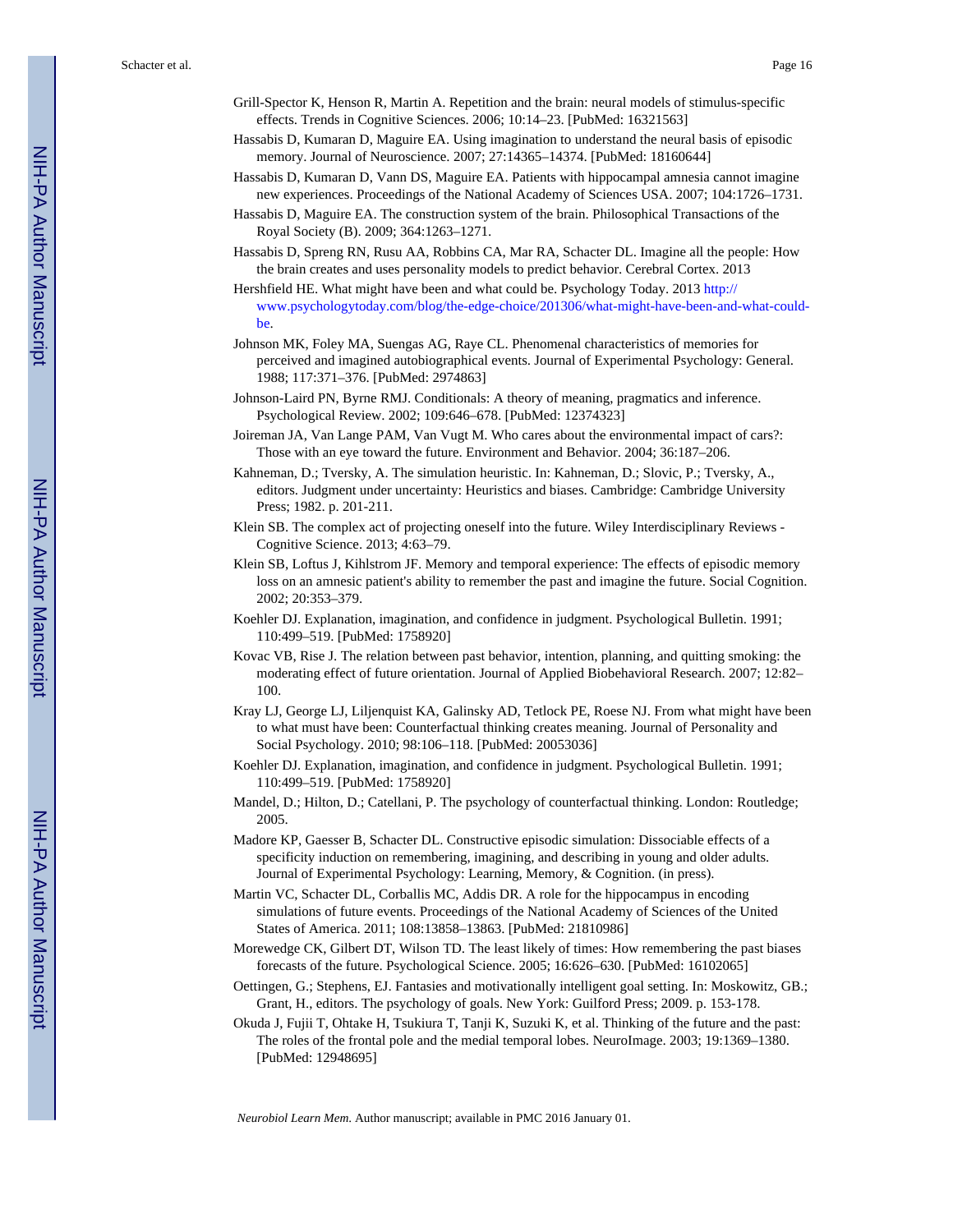- Oluyomi Daniel T, Stanton CM, Epstein LH. The future is now: Reducing impulsivity and energy intake using episodic future thinking. Psychological Science. (in press).
- Perry D, Hendler T, Shamay-Tsoory SG. Projecting memories: The role of the hippocampus in emotional mentalizing. NeuroImage. 2011; 54:1669–1676. [PubMed: 20817106]
- Peters J, Büchel C. Episodic future thinking reduces reward delay discounting through an enhancement of prefrontal-mediotemporal interactions. Neuron. 2010; 66:138–148. [PubMed: 20399735]
- Pighin S, Byrne RMJ, Ferrante D, Gonzalez M, Girotto V. Counterfactual thoughts about experienced, observed, and narrated events. Thinking and Reasoning. 2011; 17:197–211.
- Race E, Keane MM, Verfaellie M. Medial temporal lobe damage causes deficits in episodic memory and episodic future thinking not attributable to deficits in narrative construction. Journal of Neuroscience. 2011; 31:10262–10269. [PubMed: 21753003]
- Raichle ME, MacLeod AM, Snyder AZ, Powers WJ, Gusnard DA, Shulman GL. A default mode of brain function. Proceedings of the National Academy of Sciences of the United States of America. 2001; 16:676–682. [PubMed: 11209064]
- Rick S, Loewenstein G. Intangibility in intertemporal choice. Philosophical Transactions of the Royal Society of London B. 2008; 363:3813–3824.
- Roese NJ, Epstude K, Fessel F, Morrison M, Smallman R, Summerville A, et al. Repetitive regret, depression, and anxiety: Findings from a nationally representative survey. Journal of Social and Clinical Psychology. 2009; 28:671–688.
- Roese, NJ.; Olson, JM. What might have been: The social psychology of counterfactual thinking. Mahwah, NJ: Lawrence Erlbaum; 1995.
- Schacter DL. Adaptive constructive processes and the future of memory. American Psychologist. 2012; 67:603–613. [PubMed: 23163437]
- Schacter DL, Addis DR. The cognitive neuroscience of constructive memory: Remembering the past and imagining the future. Philosophical Transactions of the Royal Society B. 2007; 362:773–786.
- Schacter DL, Addis DR. On the nature of medial temporal lobe contributions to the constructive simulation of future events. Philosophical Transactions of the Royal Society B. 2009; 364:1245– 1253.
- Schacter DL, Addis DR, Buckner RL. Remembering the past to imagine the future: The prospective brain. Nature Reviews Neuroscience. 2007; 8:657–661.
- Schacter DL, Addis DR, Buckner RL. Episodic simulation of future events: Concepts, data, and applications. The Year in Cognitive Neuroscience, Annals of the New York Academy of Sciences. 2008; 1124:39–60.
- Schacter DK, Addis DR, Hassabis D, Martin VC, Spreng RN, Szpunar KK. The future of memory: Remembering, imagining, and the brain. Neuron. 2012; 76:677–694. [PubMed: 23177955]
- Schacter DL, Wig GS, Stevens WD. Reductions in cortical activity during priming. Current Opinion in Neurobiology. 2007; 17:171–176. [PubMed: 17303410]
- Sherman SJ, Cialdini RB, Schwartzman DF, Reynolds KD. Imagining can heighten or lower the perceived likelihood of contracting a disease: The mediating effect of ease of imagery. Personality and Social Psychology Bulletin. 1985; 11:118–127.
- Squire LR, van der Horst AS, McDuff SGR, Frascino JC, Hopkinse RO, Mauldin KN. Role of the hippocampus in remembering the past and imagining the future. Proceedings of the National Academy of Sciences of the United States of America. 2010; 107:19044–19048. [PubMed: 20956323]
- Suddendorf T, Corballis MC. The evolution of foresight: What is mental time travel and is it unique to humans? Behavioral and Brain Sciences. 2007; 30:299-313. [PubMed: 17963565]
- Szpunar KK. Episodic future thought: An emerging concept. Perspectives on Psychological Science. 2010; 5:142–162.
- Szpunar KK, McDermott. Episodic future thought and its relation to remembering: Evidence from ratings of subjective experience. Consciousness and Cognition. 2008; 17:330–334. [PubMed: 17540581]
- Szpunar KK, Schacter DL. Get real: Effects of repeated simulation and emotion on the percieved plausibility of future interpersonal experiences. Journal of Experimental Psychology: General. 2013; 142:323–327. [PubMed: 22686637]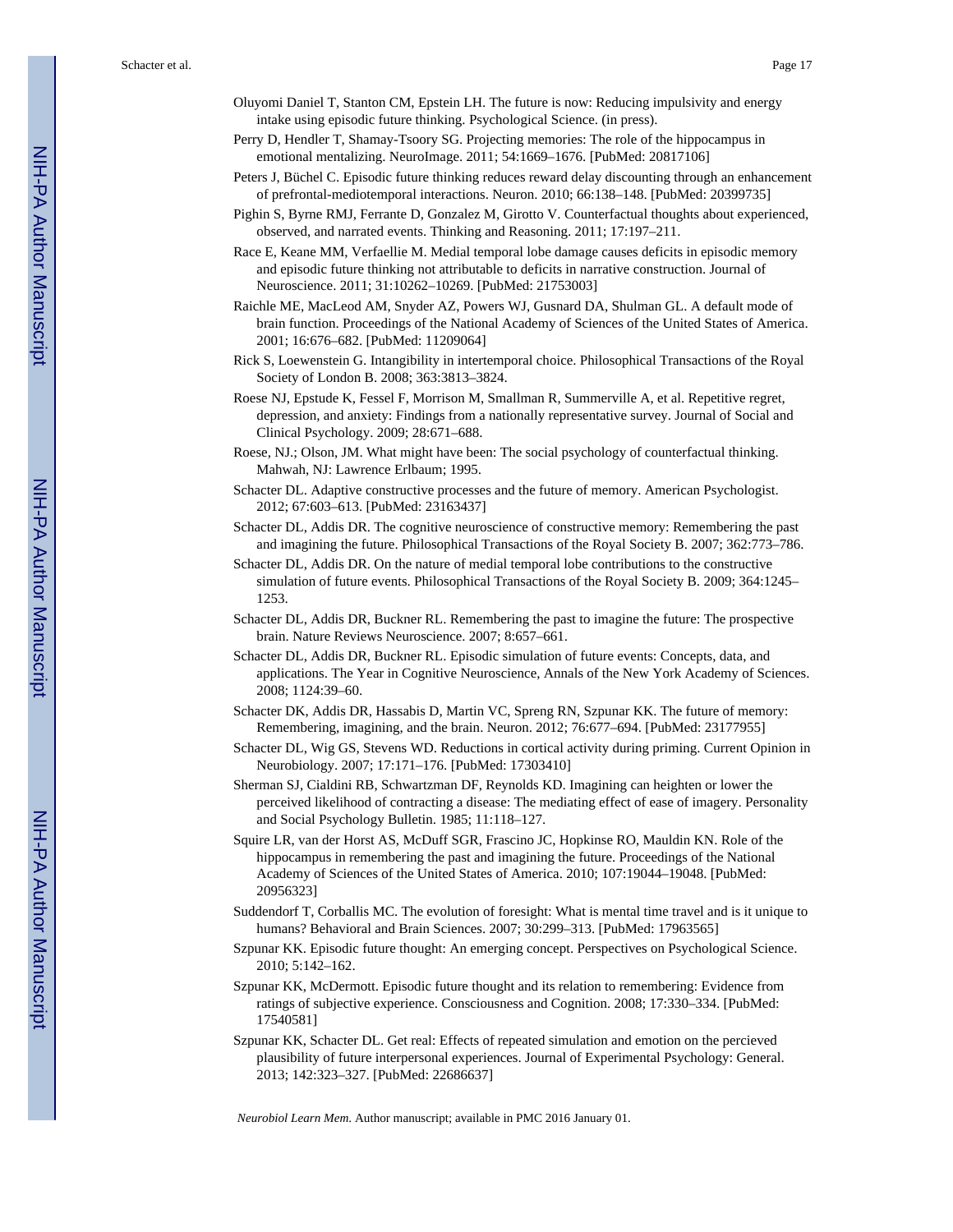- Szpunar KK, St. Jacques PL, Robbins CA, Wig GS, Schacter DL. Repetition-related reductions in neural activity reveal component processes of mental simulation. Social, Cognitive, and Affective Neuroscience. 2013
- Szpunar KK, Watson JM, McDermott KB. Neural substrates of envisioning the future. Proceedings of the National Academy of Sciences of the United States of America. 2007; 104:642–647. [PubMed: 17202254]
- Tulving, E. Elements of episodic memory. New York: Oxford University Press; 1983.
- Tulving E. Episodic memory: From mind to brain. Annual Review of Psychology. 2002; 53:1–25.
- Van Hoeck N, Ma N, Ampe L, Baetens K, Vandekerckhove M, Van Overwalle F. Counterfactual thinking: An fMRI study on changing the past for a better future. Social Cognitive and Affective Neuroscience. 2013; 8:556–564. [PubMed: 22403155]
- Weiler JA, Suchan B, Daum I. Foreseeing the future: Occurrence probability of imagined future events modulates hippocampal activation. Hippocampus. 2010; 20:685–690. [PubMed: 19693779]
- Williams JM, Ellis NC, Tyers C, Healy H, Rose G, MacLeod AK. The specificity of autobiographical memory and imageability of the future. Memory & Cognition. 1996; 24:116–112. [PubMed: 8822164]